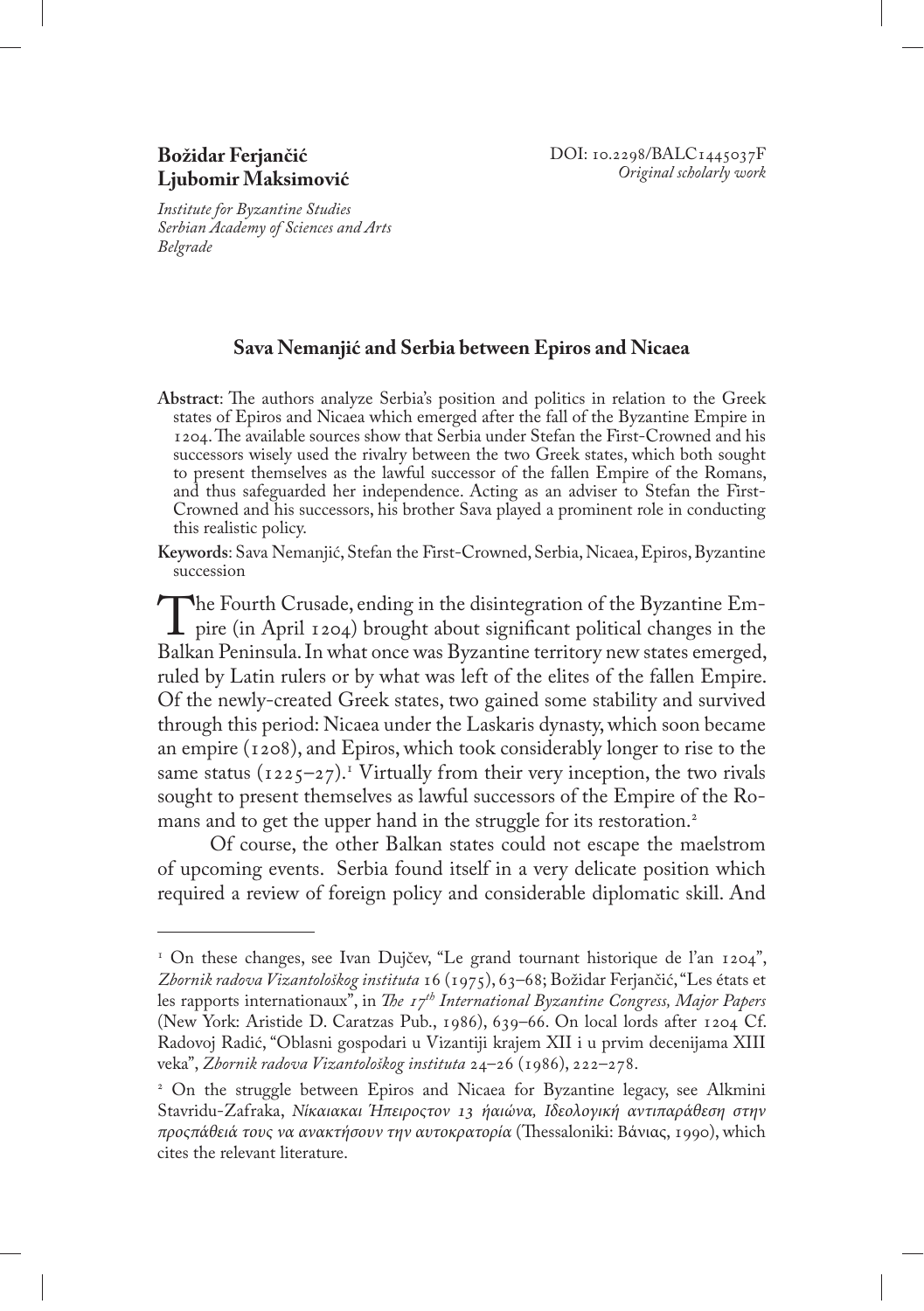it was at that time that she managed to gain two extremely important international recognitions which strengthened her position and status fundamentally: in 1217, Grand Prince (*veliki župan*) Stefan was crowned king by Pope Honorius III, and in 1219 his younger brother, Archimandrite Sava, secured autocephaly for the Serbian Church in Nicaea and was ordained as its first archbishop.

These achievements testify to the political skills of both Stefan Nemanjić and his brother Sava, who was directly involved in shaping Serbia's foreign policy for decades, and "to whom Stefan [...] entrusted matters of the utmost political sensitivity."3 The famous letter of protest against Sava's consecration as archbishop filed in May 1220 by Demetrios Chomatenos, Archbishop of Ohrid, seems to provide clear evidence for Sava's diplomatic activity: "Love of his country has taken hold of him and tore him away from the fortress of the Holy Mountain [Mount Athos], and so he returned to Serbia; it has turned a hermit into an administrator of worldly affairs, and made him an ambassador to the neighbouring rulers, and so he sacrificed the seclusion of monastic life to secular intercourse. He is immersed utterly in worldly concerns and worldly vanity, and he takes [...] many servants with him, struts around in cavalcades [...] with his diverse retinue."4 These lines clearly show how embittered Chomatenos was, his pride hurt by the secession of the Serbian Church, but they also gives a glimpse of the real political role of Sava, who led many diplomatic missions in a completely secular fashion.<sup>5</sup>

These missions certainly formed part of Serbia's relations with the Byzantine successor states, and it is only natural to assume that such relations were first established with neighbouring Epiros. In this area, however,

<sup>3</sup> Dimitrije Obolenski, *Šest vizantijskih portreta*, trans. Nada Ćurčija-Prodanović (Belgrade: Srpska književna zadruga: Prosveta and Novi Sad: Budućnost, 1991),126. On the position of Serbia under changing circumstances, see Sima Ćirković, "Serbien im 13. Jahrhundert", in Vojislav J. Djurić, ed., *L'art byzantin du XIIIe siècle. Symposium de Sopoćani, 1965* (Belgrade: Filozofski fakultet, Odeljenje za istoriju umetnosti & Naučno delo,1967), 117 ff; Günter Prinzing, "Dei Bedeuting Bulgariens und Serbiens in den Jahren 1204–1219 im Zusammenhang mit der Entstehung und Entwicklung der byzantinischen Teilstaaten nach Einnahme Konstantinopels infolge des 4. Kreuzzeuges", *Miscellanea Byzantina Monacensia* 12 (1972); Božidar Ferjančić, "Srbija i vizantijski svet u prvoj polovini XIII veka (1204–1261)", *Zbornik radova Vizantološkog instituta* 27–28  $(1989), 103-148.$ 

<sup>4</sup> Jean-Baptiste Pitra, *Analecta sacra et classica spicilegio solesmensiparata* VI (Paris – Rome 1891), no. 86, col. 383; Georgije Ostrogorski, "Pismo Dimitrija Homatijana sv. Savi i odlomak Homatijanovog pisma patrijarhu Germanu o Savinom posvećenju", *Svetosavski zbornik* 2 (1938), 100 = *Sabrana dela* IV (Belgrade: Prosveta, 1970), 177.

<sup>5</sup> On Sava's diplomatic activity, see assessments in Konstantin Jireček, *Istorija Srba* I (Belgrade: Slovoljubve, 1978), 162; Obolenski, *Šest vizantiskih portreta*, 160.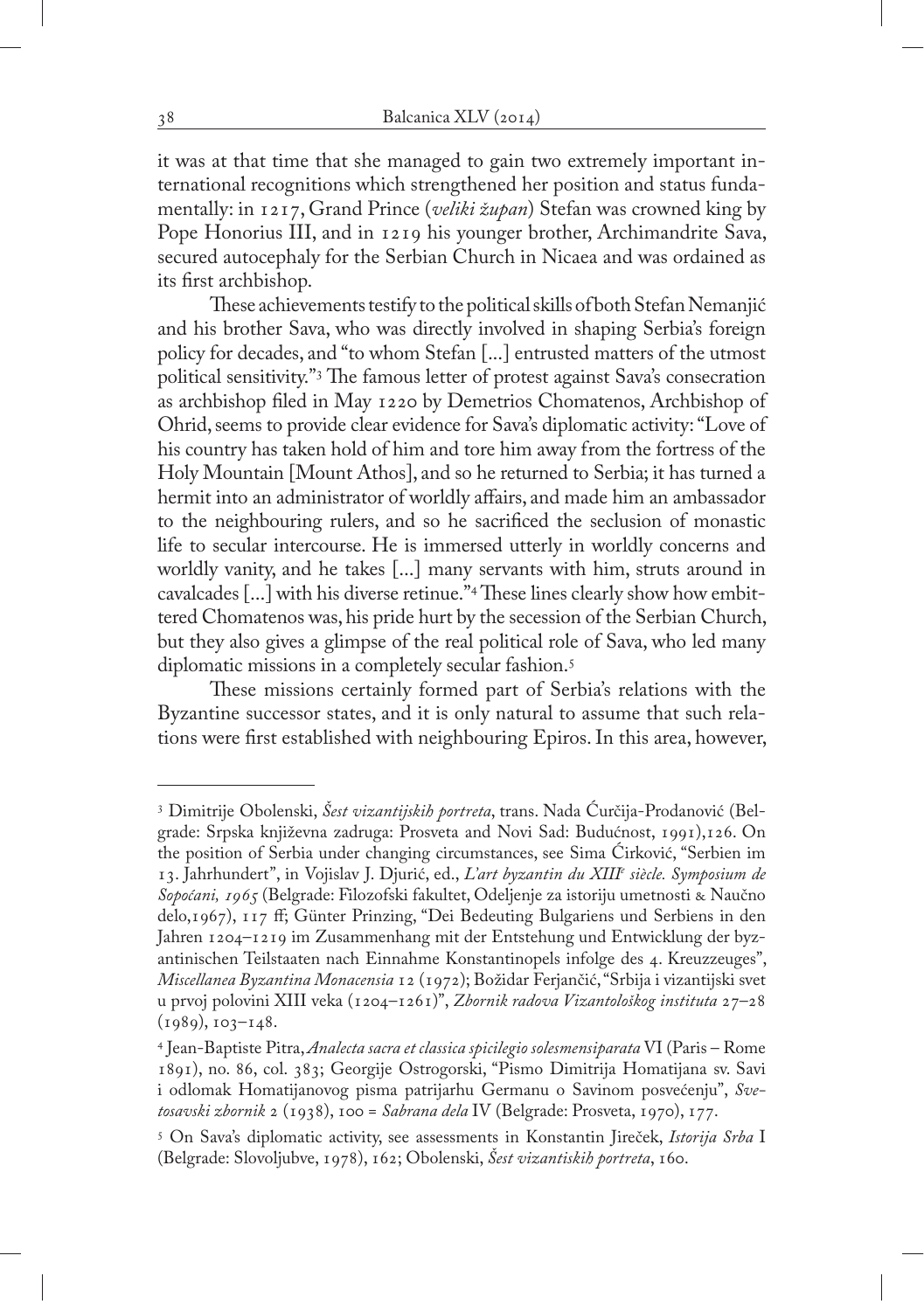our knowledge amounts to next to nothing. It has been proposed by more recent research to date the wedding between an unknown sister of Stefan Nemanjić and Manuel, brother of the ruler of Epiros Michael I Angelos,<sup>6</sup> to 1207/8. Since earlier scholarship placed this wedding around the year 1216, the reference point being the date of a synodal act of the Archbishopric of Ohrid, this change in the timeline would shed a new light on the nature of Serbia's relations with the founder of the Epirote state, Michael I Angelos (1205–1214).7 Namely, it would mean that the wedding took place at a time when, after the death of the Bulgarian Tsar Kaloyan in October 1207, Serbia secured an ally in the southeast, his nephew Strez, which would all suggest that Serbian diplomacy had been gathering strong momentum.

Yet, we are treading on uncertain ground here. Serbia's earliest reliably documented contacts with Epiros were hostile, as both states laid claim to territories in Albania. The expansion plans of Michael I Angelos were directed towards the north, and in  $1212/3$  he conquered most of Albania, including Durazzo and Scutari.<sup>8</sup> Since Stefan Nemanja had already permanently conquered Upper and Lower Pulati, as well as Doclea (Duklja), it is not surprising that Stefan the First-Crowned, in his *Life of Saint Simeon*, describes how Michael, "of Greek imperial lineage", has risen up against him. With the south-eastern border of his realm attacked by the Latin and Bulgarian emperors, Henry I and Boril, Stefan Nemanjić tried to persuade his new enemy to give up the conquered territory, but to no avail. It is not quite certain who acted on behalf of the Grand Prince in this endeavour, but it is known that Archimandrite Sava was still in Serbia at the time, before leaving for Mount Athos again. Having realized the futility of his efforts, Stefan asked his sainted father, St Simeon, for help. St Simeon, in turn, prayed for the intercession of Saint George, and so, in late 1214, it came to

<sup>6</sup> There is a reference to this marriage in a synodal act of the Archbishopric of Ohrid which also describes the intention of Stefan Nemanjić to marry Maria, daughter of the late Michael I Angelos, but the intention was impracticable due to the degree of kinship between the Grand Prince of Serbia and the Epirote Princess. Cf. Pitra, *Analecta Sacra*, no. 10, col. 49 ff.

<sup>7</sup> For the earlier dating of the marriage (1216), see Marin Drinov, "O nekotoryh trudah Dimitria Homatiana", *Viz. Vremennik* 1 (1894), 331, n. 2. This dating was accepted by Ljubomir Kovačević, "Žene i deca Stevana Nemanjića", *Glas SKA* 60 (1901), 6 and 8, and Jireček, *Istorija* I, 167. For the dating to 1207/1208, see Miodrag Purković, *Princeze iz kuće Nemanjića* (Windsor: Avala, 1956), 12 ff; Ferjančić, "Srbija i vizantijski svet", 107 ff.

<sup>8</sup> For the timeline of the conquest of Durazzo, see Donald M. Nicol, *The Despotate of Epiros* (Oxford: B. Blackwell, 1957), 38 and 45, n. 28; Alain Ducellier, *La façade maritime de l'Albanie au moyen âge: Durazzo et Valona du XIe au XVe siècle* (Thessaloniki: Institute for Balkan Studies, 1981), 150 ff.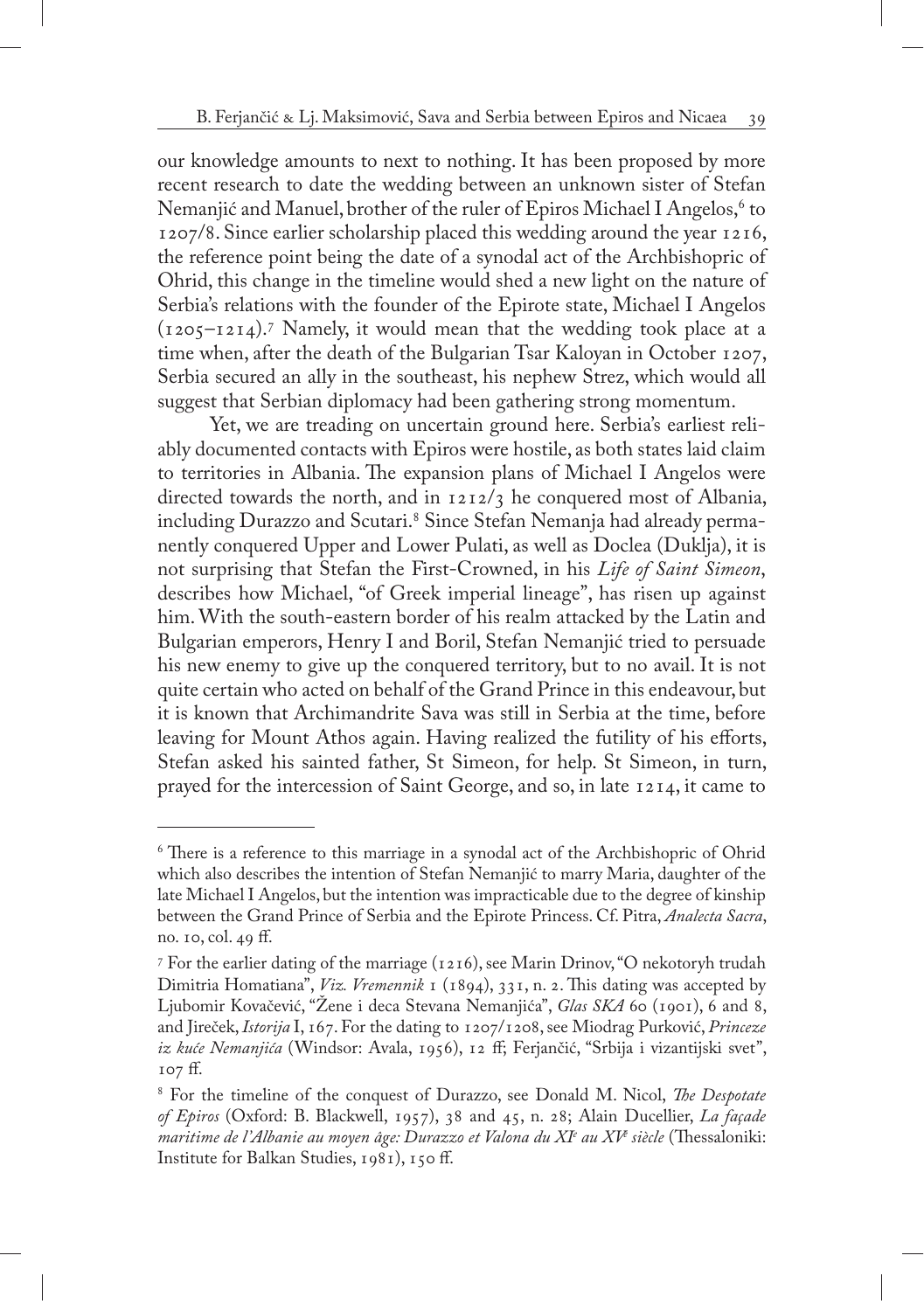pass that Michael I Angelos was murdered by a slave,<sup>9</sup> which was almost a re-enactment of an event that had taken place earlier that year: Strez, a local lord in Macedonia, died mysteriously after a failed diplomatic mission of Sava Nemanjić.10

Michael was succeeded by his half-brother Theodore I Doukas Angelos Komnenos (1214–1230), an energetic and ambitious ruler whose ultimate goal was to recapture Constantinople and restore the Empire of the Romans. By then, Epiros had been significantly enlarged with territories in Thessaly and Macedonia, so now the attention of the new ruler turned to Thrace.<sup>11</sup> In such circumstances, understandably enough, the mighty Epirote ruler wanted peace on his border with Serbia. As the other side wanted more or less the same thing, relations between Serbia and Epiros were about to undergo a radical change.

The conciliatory character of this change is attested by a piece of information contained in a document originated by the Archbishopric of Ohrid. It speaks of the wish of Stefan Nemanjić — this time dated with greater precision — to establish marital ties with the Epirote house of Angelos. Namely, Stefan made steps to arrange the marriage of his firstborn son, Radoslav, and Theodora, the daughter of the late Michael I Angelos, during the tenure of Archbishop John Kamateros, i.e. between 1214 and 1217, most likely in 1216/7. Therefore, an embassy of Serbian noblemen (*archontes*) was sent to Ohrid.<sup>12</sup> No churchmen were mentioned, which suggests that Sava was not a member of the embassy. Presumably, he had already been on his way to Mount Athos. Moreover, it is unlikely that the Serbian clergy were not aware that this marriage would have been in contravention of canon law, since the would-be spouses were related. As the document clearly states, the Archbishop of Ohrid denied his assent, stating that he had forbidden the marriage between Stefan and Maria, the daughter of Michael Angelos, for the same reason.

<sup>9</sup> "Žitije Stefana Nemanje od Stefana Prvovenčanog", ed. Vladimir Ćorović, *Svetosavski zbornik* 2 (1938), 63–65.The assassination of Michael Angelos was also recorded by the Nicaean historian Akropolites: *Georgii Acropolitae Opera* I, ed. Augustus Heisenberg (Leipzig, 1903; repr. Stuttgart 1978), 25. On the whole episode, see Prinzing, "Die Bedeutung", 110; Franjo Barišić & Božidar Ferjančić, "Vesti Dimitrija Homatijana o 'vlasti Druguvita'", *Zbornik radova Vizantološkog instituta* 20 (1981), 55, n. 44; Ferjančić, "Srbija i vizantijski svet", 110.

<sup>&</sup>lt;sup>10</sup> On Strez, his rule and his relations with Stefan Nemanjić, see esp. Radić, "Oblasni gospodari", 223–234 (with relevant earlier literature).

<sup>11</sup> On Theodore I Angelos' policy of conquest, see Nicol, *Despotate*, 59 ff; KostaAdžievski, "Potčinuvane na Makedonija od strana na Teodor I Angel i formirane na Solunskoto carstvo", *Istorija* XVIII/2 (1982), 125 ff.

<sup>12</sup> Pitra, *Analecta sacra*, no. 10, col. 49 ff.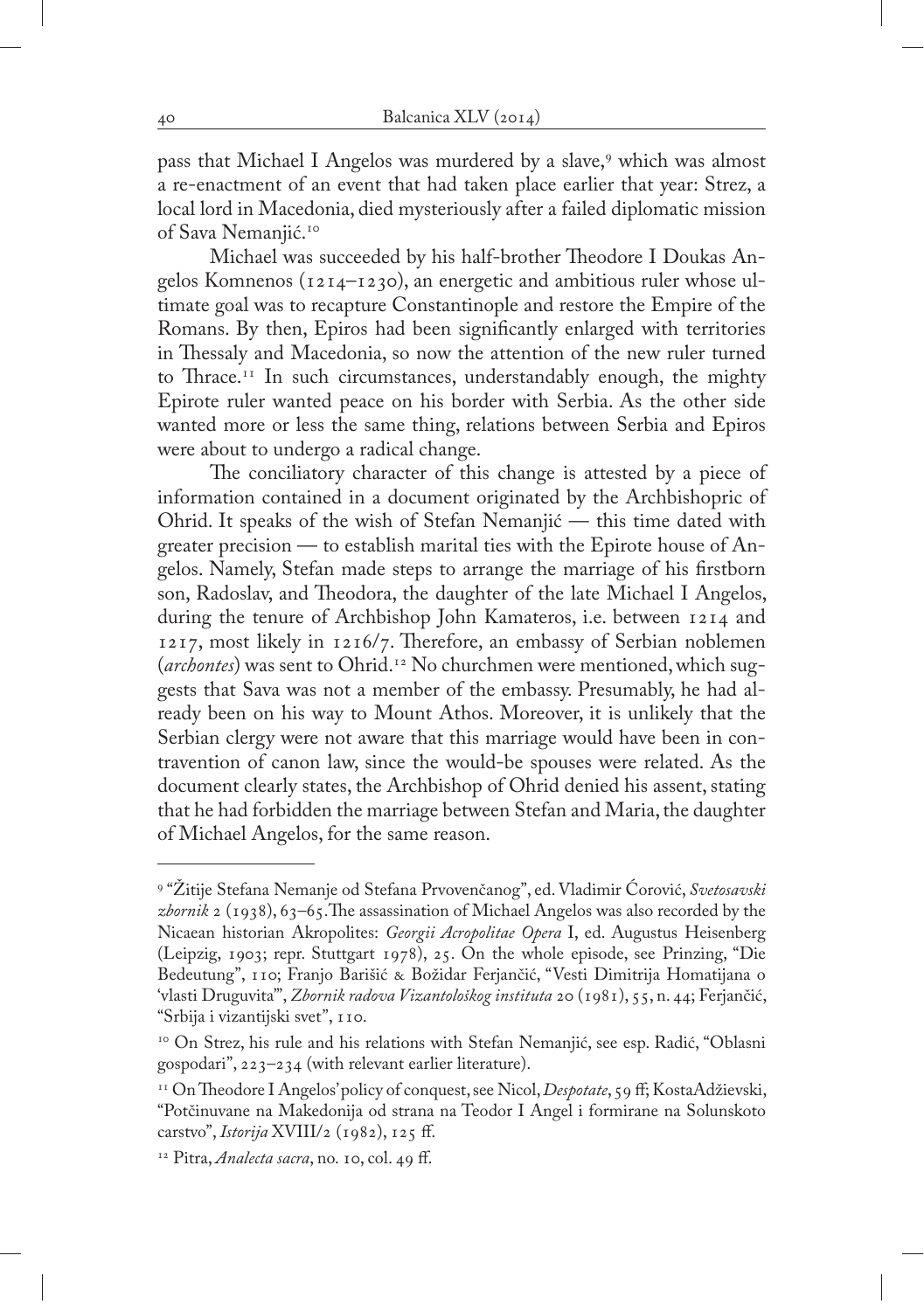These failed attempts to establish marital ties between the two ruling families did not, however, discourage Grand Prince Stefan. Having been made king, he managed to marry his son Radoslav to Ana, the daughter of Theodore I Angelos. It is obvious that the purpose of this political marriage was to secure the protection of the increasingly powerful Epirote ruler for the heir to the Serbian throne. How important this marriage was for Serbia can be clearly seen from the fact that it is explicitly mentioned only in the Serbian sources. Setting aside Teodosije (Theodosios), who only parentheti- $\text{cally}$  — and erroneously — says that Radoslav is married to the daughter of Theodore I Laskaris, Domentijan (Domentianos) explicitly reports as significant the news that it was Sava who married Radoslav to Ana.<sup>13</sup> Domentijan's claim has tended to be interpreted as the loyal disciple's desire to extol his teacher in every possible way.<sup>14</sup> But if the whole body of source materials on Sava's diplomatic activity, which is the focus of our interest here, is taken into account, it seems that Domentijan's words should be given more credence. Even more so as the more recently proposed and already widely accepted date of the wedding of Radoslav and Ana make Sava's active role in the event more plausible.

The prevailing view in older scholarship was that the wedding ensued after the conquest of Thessalonike by Theodore I Doukas Angelos in 1224.15 A more recent careful study of the correspondence of John Apokaukos, Metropolitan of Naupaktos and Theodore's close associate, has opened the way to new lines of interpretation. The Metropolitan's letters suggest that the wedding of Radoslav and Ana was celebrated in late 1219 or early 1220, and certainly before the Great Lent, which began on 9 February 1220. The betrothal had probably been celebrated a year before (late 1218 or early 1219).<sup>16</sup>

It should be noted that the degree of kinship between the spouses would have been an obstacle to their marriage under canon law. However, if it is self-explanatory that Theodore I paid no heed to such matters in pursu-

<sup>&</sup>lt;sup>13</sup> Domentijan, *Život svetoga Simeuna i svetoga Save*, ed. Djuro Daničić (Belgrade 1865), 261 [hereafter: Domentijan]; *Životi svetoga Save i svetoga Simeona*, trans. Lazar Mirković (Belgrade: Srpska književna zadruga, 1938), 149 [hereafter: Domentijan Translation); Teodosije, *Život Svetog Save*, ed. Djuro Daničić (Belgrade: Društvo srpske slovesnosti, 1860), 126 [hereafter: Teodosije]; Teodosije Hilandarac, *Život Svetog Save*, trans. Lazar Mirković (Belgrade: Srpska književna zadruga, 1984), 122 [hereafter: Teodosije Translation].

<sup>14</sup> Jireček, *Istorija* I, 171, n. 48. Mihailo Laskaris, *Vizantiske princeze u srednjevekovnoj Srbiji* (Belgrade: F. Bah, 1926) = Mihailo Laskaris, *Srpske kraljice* (Belgrade: AIZ Dosije, Orion Press and Novi Sad: Dobra vest, 1990), 40 ff.

<sup>15</sup> Laskaris, *Vizantiske princeze*, 41 ff.; Demetrios Polemis, *The Doukai. A Contribution to Byzantine Prosopography* (London: Athlone P., 1968), 93, no. 47.

<sup>16</sup> Sotiris Kisas,"O vremenu sklapanja braka Stefana Radoslava i Ane Komnine", *Zbornik radova Vizantološkog instituta* 18 (1978), 131–139.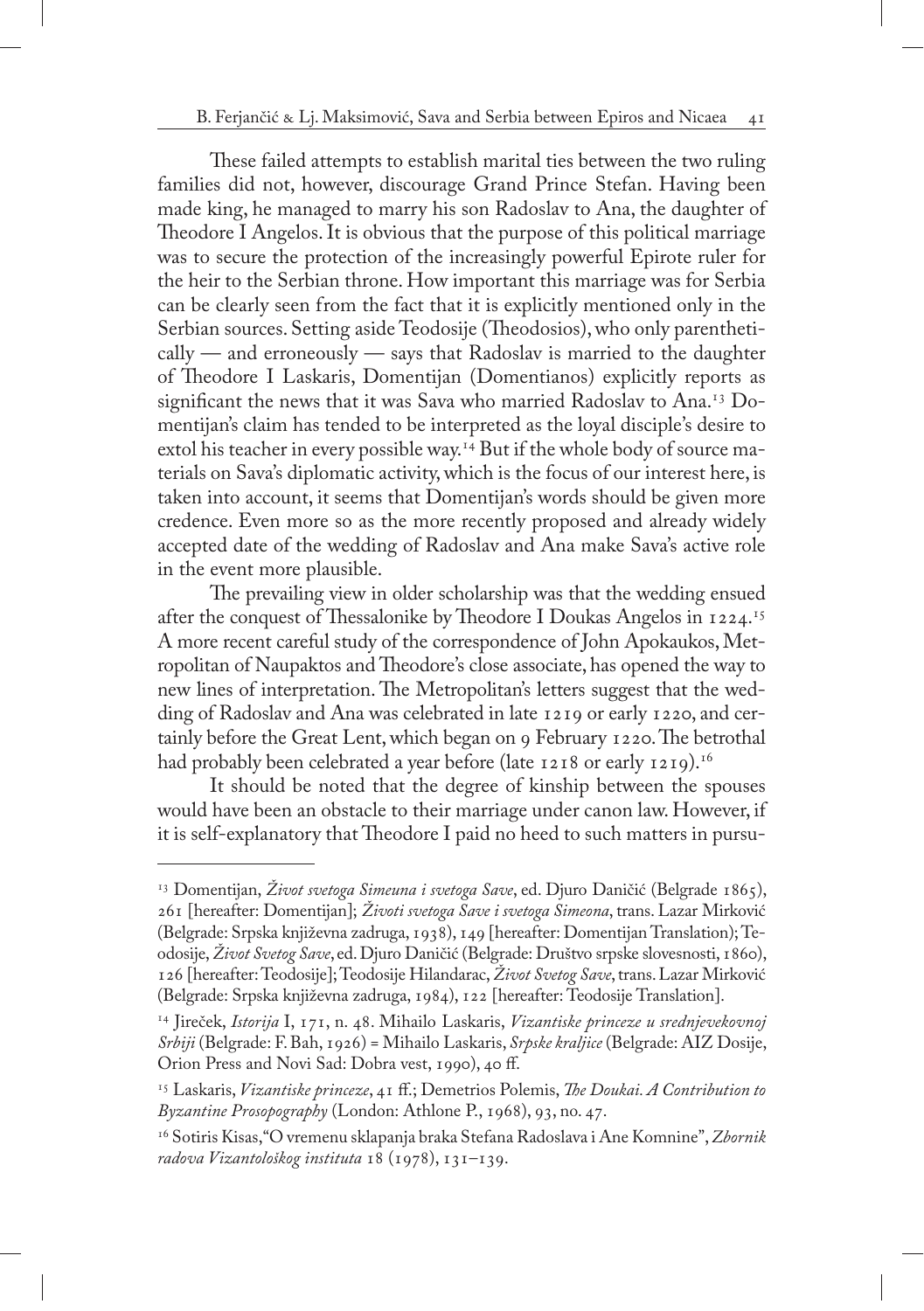ing his political interest, the silence of Chomatenos, Archbishop of Ohrid, is quite unusual, and quite telling. He did not object to the marriage, but he was to object to the autocephaly of the Serbian Church, although the two events were obviously interconnected and practically simultaneous. And it is exactly this interconnection, i.e. a purely political rationale that made the Archbishop of Ohrid's restraint on the issue of the marriage a more recommendable stance. But the Archbishop could not display the same restraint when it came to the autocephaly of the Serbian Church. On the other hand, Sava's part in the marriage of Radoslav and Ana, whatever it may have consisted in, was probably more effective than Chomatenos' silence, which may be taken as a quite clear indicator of a predominantly political rationale behind, and complexity of, the course of action Serbia followed in the crucial year of 1219.

The new dating of the wedding of Radoslav and Ana is invaluable for better understanding the principles of foreign policy pursued by Stefan Nemanjić and Sava, and the complexity of their political manoeuvres. The effort put into reaching an understanding with Epiros does not mean that Serbia lost sight of the importance of Nicaea. Although still relatively distant from Serbia at the time, Nicaea was exceptionally important in the Orthodox world because it held the imperial and patriarchal crowns. It is not surprising therefore that, in 1219, Sava set off for Nicaea to negotiate autocephaly for the Serbian Church.

What happened in Nicaea was of historical importance for Serbia the Serbian Church was granted the status of autocephalous archbishopric, and Sava was ordained as its first archbishop. The extensive descriptions of the event by both of Sava's biographers, Domentijan and Teodosije, match up in many respects. Both claim that the central figures were Emperor Theodore I Laskaris and Sava, who obviously headed the Serbian embassy. Sava, who was received with great respect and honours, told the Emperor of Serbia's troubles caused by her not having her own archbishop, and asked him pleadingly to order the Patriarch to ordain one of the attendant ecclesiastics as archbishop. The Emperor believed that Sava himself was the worthiest of the office, and Sava agreed, albeit after some prodding. The rite of ordination was performed by Patriarch Manuel Sarantenos, erroneously referred as Germanos by the biographers, and in the presence of Emperor Theodore. As Domentijan puts it, Sava was ordained as archbishop "by the hand of His All-Holiness Patriarch of Constantinople Germanos and by the command of the Emperor Kyr Theodore Laskaris".17

 $17$  Domentijan, 217–222; Domentijan Translation, 113–117; Teodosije, 126–131; Teodosije Translation, 122–125. For basic literature, Cf. Ferjančić, "Srbija i vizantijski svet", 120, n. 87.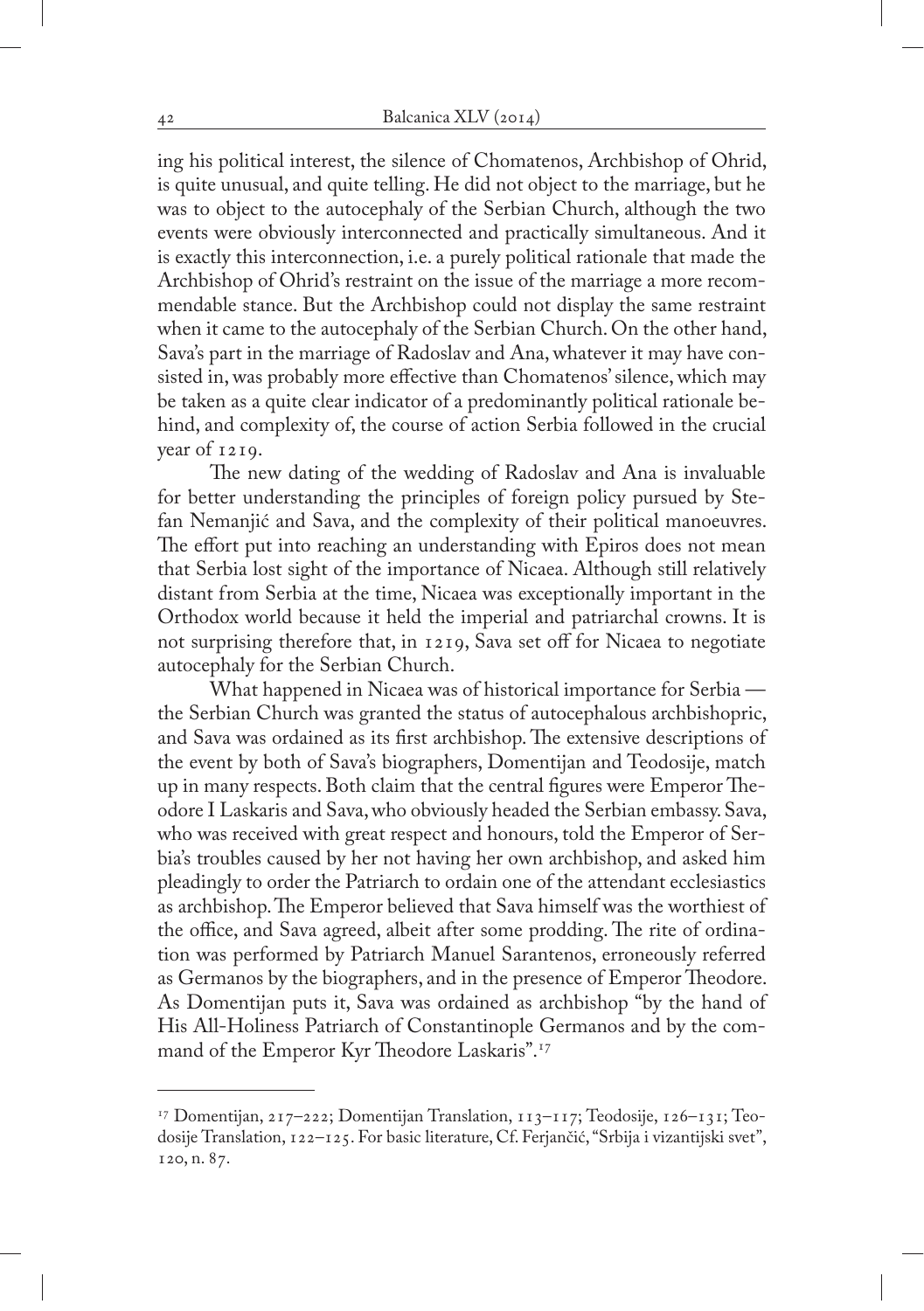It has been widely accepted that Sava was instrumental for the success of the mission.<sup>18</sup> It is beyond doubt, however, that it was a diplomatic and ecclesiastical step undertaken as part of a policy agreed upon between, and led by, sometimes literally jointly, the two sons of Stefan Nemanja. It may even be assumed that Sava's embassy to Nicaea was preceded by an exchange of letters between Stefan Nemanjić and Theodore Laskaris.<sup>19</sup> The leadership of Serbia were wise enough to realize that ecclesiastical independence could not be obtained from the Archbishopric of Ohrid, since some bishoprics in Serbia were under its jurisdiction. Nicaea, on the other hand, could gladly meet Serbia's aspirations, seeing such a gesture as a proper way of continuing the political and ecclesiastical ideology of the shattered Empire of the Romans. Nicaea confirmed her right to this ideological legacy, and Serbia significantly elevated her international position and prestige.<sup>20</sup>

The obtainment of autocephaly from Nicaea and Prince Radoslav's marriage to Ana Doukaina, the daughter of the ruler of Epiros, should be viewed as a consistent expression of Serbia's balanced policy towards the politically fragmented Byzantine world. Serbia needed to preserve good relations with all of them, to get each of them to help her achieve her goals which were realistic and attainable, and which certainly were of vital importance for her. There is no doubt that Stefan and Sava pursued a wideranging and flexible policy, and the results of such a political strategy were soon visible. On the other hand, Serbia's Byzantine partners — Epiros and Nicaea, in competition for the Constantinopolitan legacy and threatened by

<sup>&</sup>lt;sup>18</sup> This has been clearly outlined by JoanisTarnanidis, "Koliko je sv. Sava kao ličnost mogao da utiče na avtokefalnost srpske crkve", in Vojislav Djurić, ed., *Sava Nemanjić – sveti Sava, istorija i predanje: medjunarodni naučni skup, decembar 1976* (Belgrade: Serbian Academy of Sciences and Arts, 1979), 55–63.

<sup>19</sup> Cf. Stanoje Stanojević, "Sveti Sava i nezavisnost srpske crkve", *Glas SKA* 161 (1934), 220–223; Djoko Slijepčević, *Istorija srpske pravoslavne crkve* I (Munich: Iskra, 1962), 87; Tarnanidis, "Koliko je sv. Sava", 58; Obolenski, *Šest vizantijskih portreta*, 154, n. 146.

<sup>&</sup>lt;sup>20</sup> The twofold effect of this important act is highlighted by Obolenski (Sest vizanti*jskih portreta*, 155 ff): "Eager to prove their claim to the Byzantine succession, Nicaean authorities saw the Slavic peoples in Eastern Europe as not only their natural but also necessary allies. By granting ecclesiastical privileges to Serbia, Bulgaria, and Russia, the emperors of Nicaea achieved two objectives: they strengthened the loyalty of these churches to the Patriarchate, and gained precious support against the challenge posed by the rulers of Epiros." As for Serbia, she now had a church which was "*de facto* if not entirely *de jure* autocephalous, which immensely increased her international prestige and status. King Stefan the First-Crowned himself strengthened the ties with the ruler of Nicaea, recognized by most Greeks and Slavs as the lawful Emperor of Byzantium."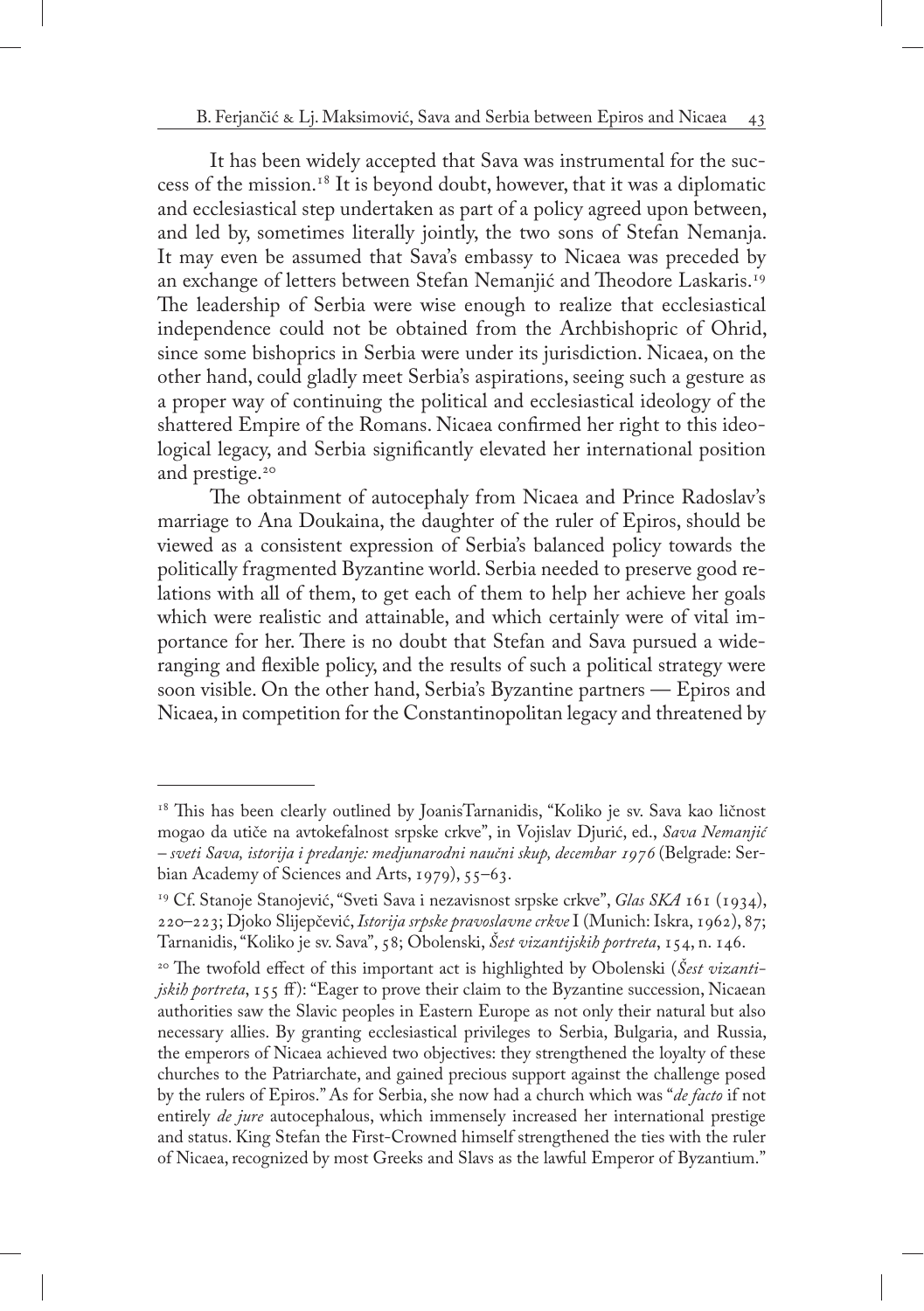the Latins and the Bulgarians — necessarily sought to secure support from the rising Serbian power.<sup>21</sup>

Sava could obtain autocephaly for the Serbian Church, as the necessary spiritual counterpart of the Serbian Kingdom, only from Nicaea, the seat of the Ecumenical Patriarchate at the time. And the holders of power in Nicaea did not miss the opportunity to expand their influence. But, as has already been pointed out, it was the Emperor, Theodore I Laskaris, rather than the Patriarch, who played the leading role in receiving, and conferring honours on, the Serbian spiritual leader. It was him who first conversed with Sava, and it was him who made the decision with which the Patriarch concurred. As so many times in Byzantine history, the Church abided by the reason of State.

That the Byzantine world primarily saw Sava's success in Nicaea as a political phenomenon belonging to the realm of state interest can be seen from the conduct of Epiros. Of course, Demetrios Chomatenos, the Archbishop who lost jurisdiction over the Serbian Church, vehemently protested and cited violation of canon law (in May 1220). But, on the other hand, even before this vehement reaction, Theodore Angelos had given his consent to another contravention of canon law: the engagement, and then marriage, of his daughter Ana to Radoslav (in late 1219 and early 1220 respectively). Thus, Chomatenos' somewhat belated reaction remained restricted to canonical issues. The discrepant attitudes of the two Epirote loci of power were undoubtedly facilitated by the fact that the Archbishopric of Ohrid, although the most important Church in Epiros, was not the state church in the sense in which the Church of Nicaea and, from that time on, the Church of Serbia were.22 The only reason Theodore I was crowned emperor by the Archbishop of Ohrid was that the Metropolitan of Thessalonike, Constantine Mesopotamites, refused to do it in spite of all pressures, claiming that the Empire and the Patriarchate had already existed.<sup>23</sup>

Political interest, i.e. raison d'état, also determined the conduct of the Serbian side in church relations within the Orthodox triangle Nicaea– Epiros–Serbia. Obvious both prior and immediately before the decisive year of 1219, Serbia's effort to maintain good relations with both Greek

<sup>&</sup>lt;sup>21</sup> The rivalry between Epiros and Nicaea is discussed at length by Stavridu-Zafraka, *Νίκαιακαι Ήπειροςτον*, but apart from a few cursory facts, this useful book accords no special attention to the position of Serbia between the two opposing sides.

<sup>&</sup>lt;sup>22</sup> In the early thirteenth century, there were several mutually independent ecclesiastical centres in Epiros: Ohrid (autocephalous archbishopric), Naupaktos (metropolitanate), Thessalonike (metropolitanate), Kerkyra (metropolitanate); Cf. Nicol, *The Despotate of Epiros*, 77 ff.

<sup>23</sup> Cf. Stavridu-Zafraka, *Νίκαιακαι Ήπειροςτον*, 71 ff.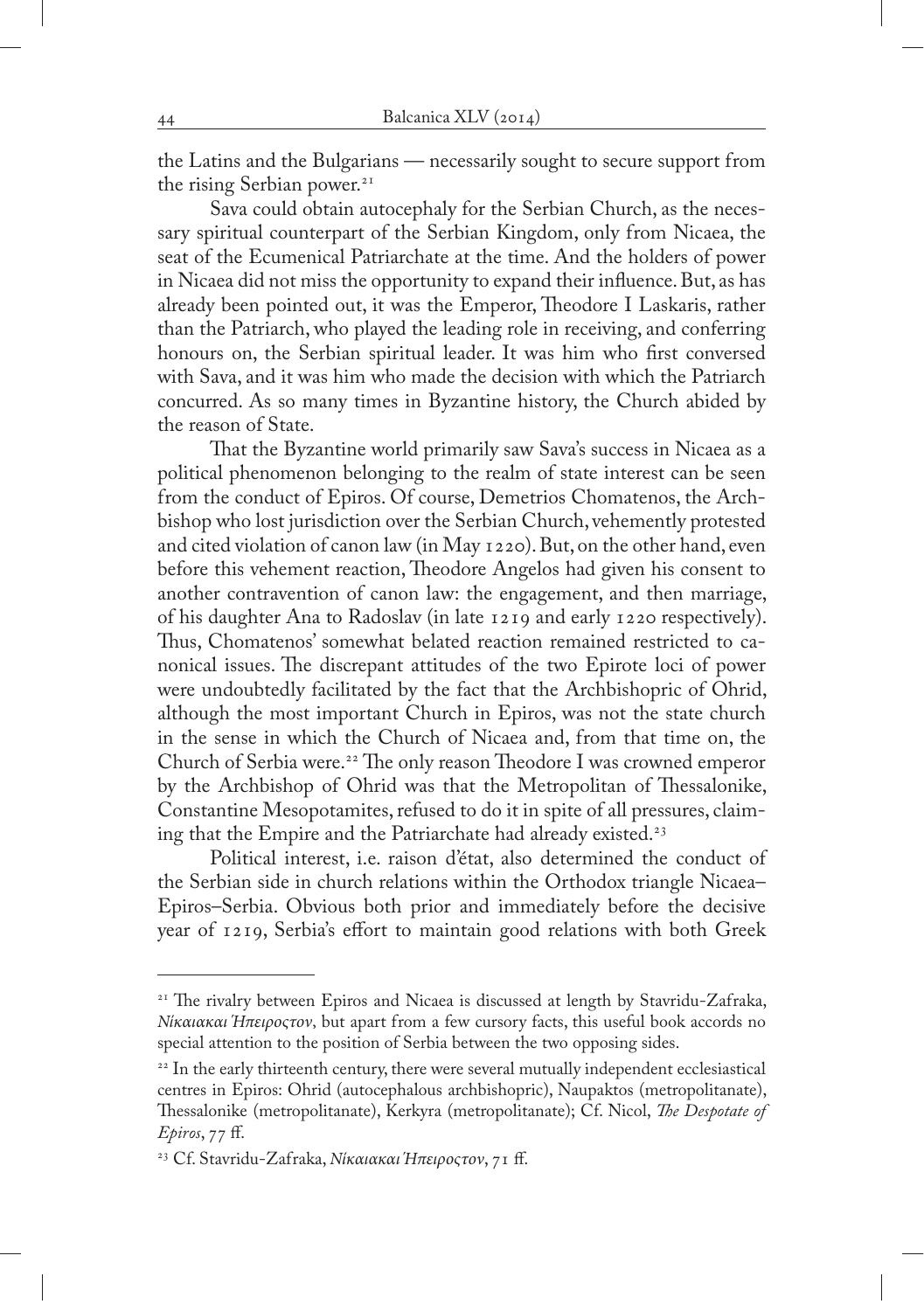states did not abate; it remained a political constant. Its spiritual component was not a *conditio sine qua non*, even though a crucial role in it was played by a spiritual leader, Sava. By the way, Chomatenos himself, in his already mentioned statement about Sava's neglect of monastic vows, observed that the spiritual dream of the leading Serbian figure could not hide the political motivation of his approach.

If it might have seemed in 1219/20, and especially after Chomatenos' protest, that Serbia had turned to Nicaea, and primarily for ecclesiastical reasons, reality soon proved to be more complex than that. The establishment of marital ties between the ruling houses of Serbia and Epiros did not go without effect. Whether a mere coincidence or not, the Epirote sonin-law Radoslav became, probably soon afterwards, the co-ruler of Serbia with his father, King Stefan Nemanjić.<sup>24</sup> As the King himself pointed out, he issued his second charter to Žiča: "with Our most beloved firstborn son Radoslav, whom We have blessed as King of all of this state."<sup>25</sup> This was a novelty in the structure of supreme authority but then again the royal title itself was a novelty. Therefore, positing a direct causal link between Radoslav's marriage and his new title would seem too bold, especially because he, as the King's firstborn son, was destined for the highest honours. But, as some of Radoslav's subsequent actions show, it is certain that his marital ties with the house of Angelos could only contribute to good relations between Serbia and Epiros. The stage for further developments was set. Taking this as the point of departure, and in order to present a comprehensive picture of relations between Serbia, on the one hand, and Epiros and Nicaea, on the other, in the period between the obtainment of autocephaly and Radoslav's accession, we shall now turn to two particularly significant points: 1) relationship between Sava and Radoslav; and 2) the royal ideology of the wall-painting in the monastery of Mileševa.

1) As is well known, Serbian historiography had long assumed, at times even claimed with certainty, that the reason for the Archbishop Sava's long journey in the Christian East in 1229 was his discontent with the Grecophile policy of the new king, Stefan Radoslav. The assumption was, however, inferred from a somewhat later correspondence between King Radoslav and the Archbishop of Ohrid, Demetrios Chomatenos, concerning

<sup>&</sup>lt;sup>24</sup> For a comprehensive overview of how the notion of such a status of Radoslav grew to maturity, see Ferjančić, "Srbija i vizantijski svet", 123–126.

<sup>25</sup> Dušan Sindik, "Jedna ili dve žičke povelje?", *Istorijski časopis* 14–15 (1965), 312 and, for comments on the meaning of this formula, 312 ff; Dušan Sindik, "O savladarstvu kralja Stefana Radoslava", *Istorijski časopis* 35 (1988), 23–29.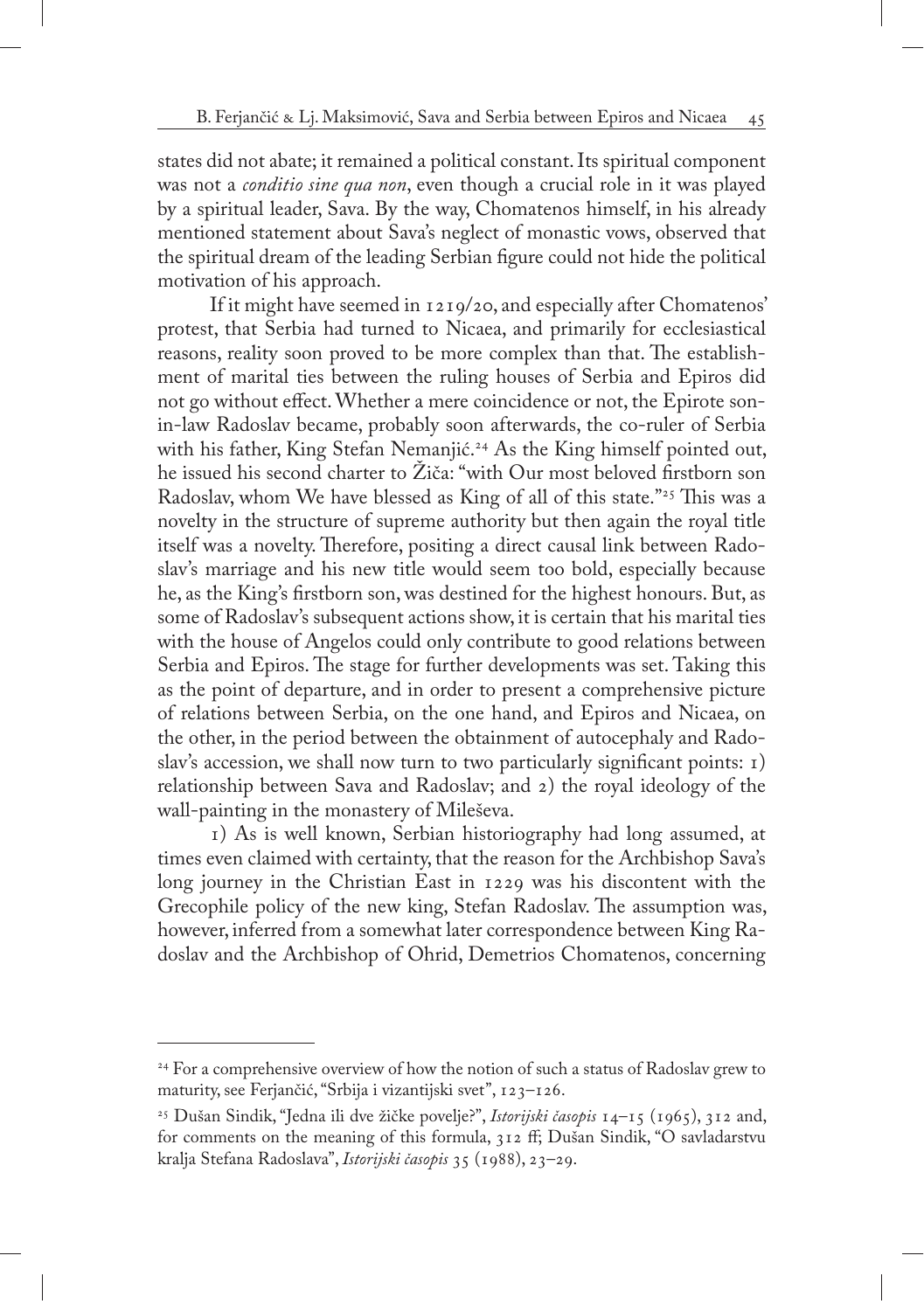some canonical matters, and from the even later signature *Στέφανος ῥὴξ ὁ Δούκας*. 26

The fallaciousness of the arguments explaining a chronologically earlier phenomenon via a later one set aside, it is clear today that none of these arguments is valid in the proposed sense. Sava's biographers give no ground whatsoever for speculating on Sava's indisposition towards King Radoslav at the time of his departure for the Holy Land. On the contrary, they highlight the harmonious relationship between the uncle and the nephew, without giving us any reason to doubt the truth of their claims.<sup>27</sup> The alleged correspondence between King Radoslav and Chomatenos has been brought into question both in recent and older studies, be it by casting doubt on its authenticity or, at least, by challenging its usefulness for drawing inferences about the main directions of the King's foreign policy.<sup>28</sup> As for the signature containing the name Doukas, its very date (Radoslav was already a king in exile) *a priori* reduces the possibility of speaking of its political significance.29 Its ideological significance, on the other hand, is unquestionable and far more important than any possible link it might have had with what

<sup>26</sup> Cf. Jireček, *Istorija* I, 172 ff; Laskaris, *Vizantiske princeze*, 4; Stanojević, "Sv. Sava i nezavisnost srpske crkve", 242 and 245 ff; Stanoje Stanojević, *Sveti Sava* (Belgrade: Državna štamparija Kraljevine Jugoslavije, 1935), 62 and 73 ff; Stanoje Stanojević, "Kralj Uroš I", *Godišnjica Nikole Čupića* 44 (1935), 1–3; *Istorija naroda Jugoslavije* I, (Belgrade: Prosveta, 1953), 308 ff and 316 (B. Ferjančić); Konstantinos Varzos, *Ή γενεαλογία τῶν Κομνενῶν* II, (Thessaloniki: Κέντρο Βυζαντινών Ερευνών, 1984), 569, n. 61.

<sup>27</sup> Domentijan, 262; Domentijan Translation, 150; Teodosije, 166; Teodosije Translation, 159. Cf. Ferjančić, "Srbija i vizantijski svet", 137, n. 63 (literature).

<sup>&</sup>lt;sup>28</sup> Its authenticity was called into question by Filaret Granić, "Odgovori ohridskog arhiepiskopa Dimitrija Homatijana na pitanja srpskog kralja Radoslava", *Svetosavski zbornik* 2 (1938), 150–152 ff, and Nikola Radojčić, "Sveti Sava i avtokefalnost srpske i bugarske crkve", *Glas SKA* 179 (1939) 42, n. 1. For views that do not question the authenticity of the correspondence, but do not consider it proof either of Radoslav's Grecophilia or of his submission to Chomatenos' authority, Cf. Slijepčević, *Istorija* I, 104 ff; Dušan Kašić, "Sveti Sava", in *Srpska pravoslavna crkva 1219–1969: spomenica o 750-godišnjici autokefalnosti* (Belgrade: Sveti arhijerejski sinod Srpske pravoslavne crkve,1969), 28; Sima Ćirković, "Pravoslavna crkva u srednjovekovnoj srpskoj državi", in *Srpska pravoslavna crkva 1219–1969*, 40; *Istorija srpskog naroda* I, 321 (D. Bogdanović); Obolenski, *Šest vizantiskih portreta*,164; Ferjančić, "Srbija i vizantijski svet", 135 ff.

<sup>29</sup> The charter of 4 February 1234 has several editions: Franc Miklosich, *Monumenta Serbica spectantia historiam Serbiae, Bosnae, Ragusii* (Vienna 1858), 19; Tadija Smičiklas, *Codex diplomaticus regni Croatiae, Dalmatiae et Slavoniae* III (Zagreb 1906), no. 342; Aleksandar Solovjev, *Odabrani spomenici srpskog prava – od XII do kraja XV veka* (Belgrade: Izdavačka knjižarnica Gece Kona, 1926), no. 18. Radoslav is addressed as Στέφανος ὁ Δούκας in Chomatenos' famous letter too, Cf. Pitra, *Analectasacra*, no. 180, col. 686. On account of the "tardiness" of the signature, Ferjančić, "Srbija i vizantijski svet", 132–134,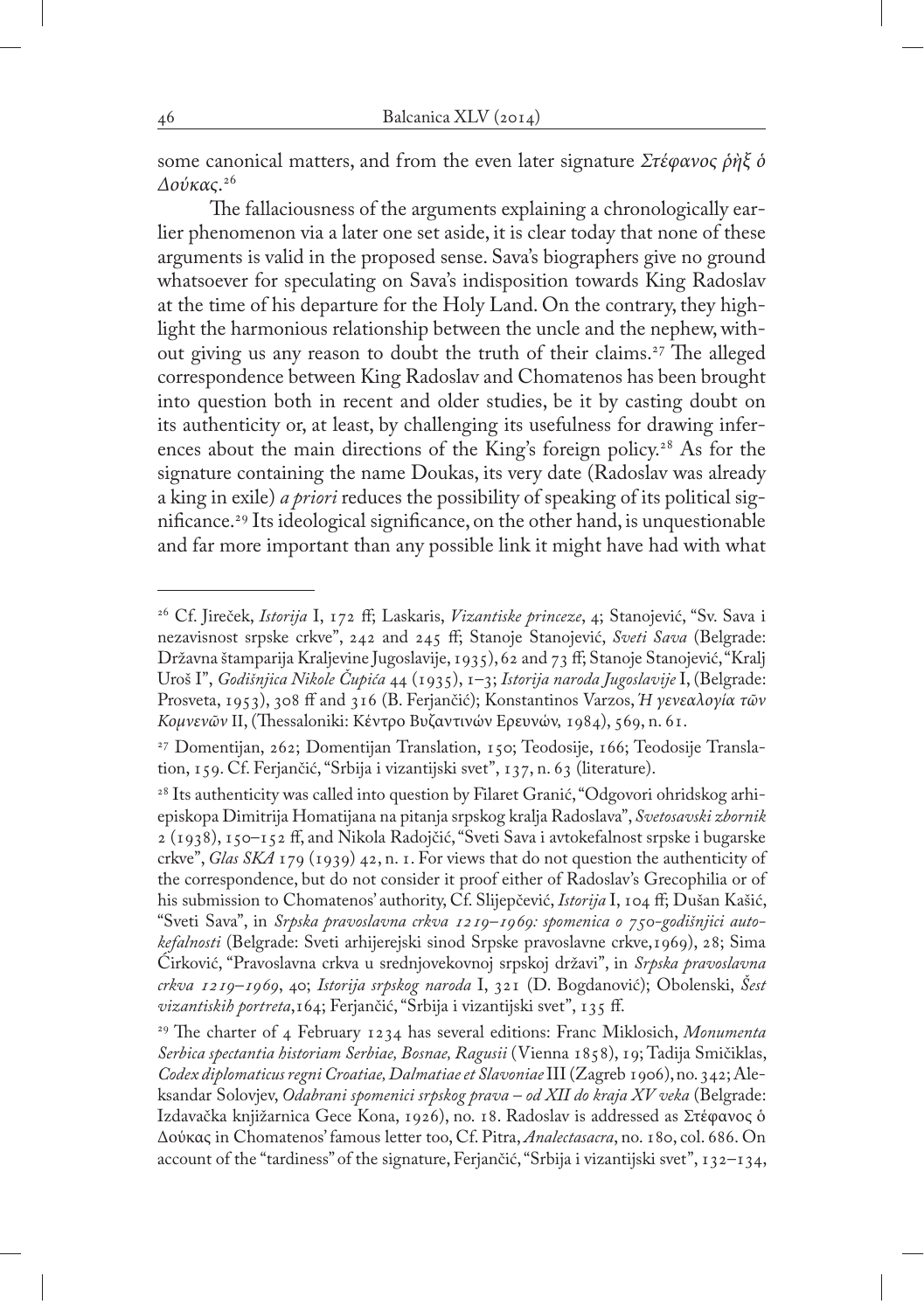was the current political orientation. The fact that Radoslav issued the coinage bearing the name Doukas, thereby emulating his grandfather Alexios III Angelos and not some other contemporary emperor of the Romans,<sup>30</sup> as well as the fact that this name had been used much earlier on his engagement ring, mean nothing more than that he was proud of his descent from the imperial family.31 This was in full conformity with the Byzantine tradition and did not imply any particular political attitude.

2) Apart from the usual portraits of Constantine the Great and his mother Helena, there is in the monastery of Mileševa the portrait of yet another Byzantine emperor, which is quite unusual in Serbian monumental painting. His attire is identical to Constantine's, but the fresco is damaged around the head and the identifying inscription is illegible, which has given rise to a number of different suggestions as to the emperor's identity.32 What seems certain, however, is that the presence of this portrait did not come as the result of relations existing in the sphere of practical politics, but rather that it was a materialization of a more general ideological vision of the hierarchy of rulers, and in an area which was especially important to Serbia and her ruling dynasty. This approach, which the Byzantine world would have found so easy to understand, is of especial importance for grasping the reality of relations in the triangle Serbia–Epiros–Nicaea.

Various attempts to determine the identity of the imperial figure portrayed in Mileševa have apparently ended in identifying the emperor as John III Vatatzes ( $1222-1254$ ).<sup>33</sup> This identification is favoured by the youthful appearance of the portrayed figure — for Vatatzes was thirty or a little younger at the accession — and by the prestige Nicaea gained in Serbia by having granted autocephaly to her Church. The reigning emperor of Nicaea or, from a formal legal standpoint, of the Roman Empire, would therefore figure in Mileševa as the supreme, ideal protector of the Serbian Church. This seems to carry even more weight in the light of a recently proposed hypothesis that the first Serbian Archbishop, Sava, was the true

points to a more general ideological rather than political background to this form of address.

<sup>30</sup> Cf. Laskaris, *Vizantiske princeze*, 44–46; Marko Popović, "Nalazi novca kralja Stefana Radoslava", *Novopazarski zbornik* 1 (1977), 40–44.

<sup>&</sup>lt;sup>31</sup> On the ring, see Franjo Barišić, "Veridbeni prsten kraljevića Stefana Duke (Radoslava Nemanjića)", *Zbornik radova Vizantološkog instituta* 18 (1978), 257–268. On the betrothal and the wedding, Cf. Kisas, "O vremenu sklapanja braka", 131–139.

<sup>32</sup> Cf. Ferjančić, "Srbija i vizantijski svet", 128–130.

<sup>33</sup> For the most recent paper on this issue, see Vojislav J. Djurić, "Srpska dinastija i Vizantija na freskama u manastiru Mileševi", *Zograf* 22 (1992), 13–27, and specifically on the identification of the Emperor John III Vatatzes, 19–20.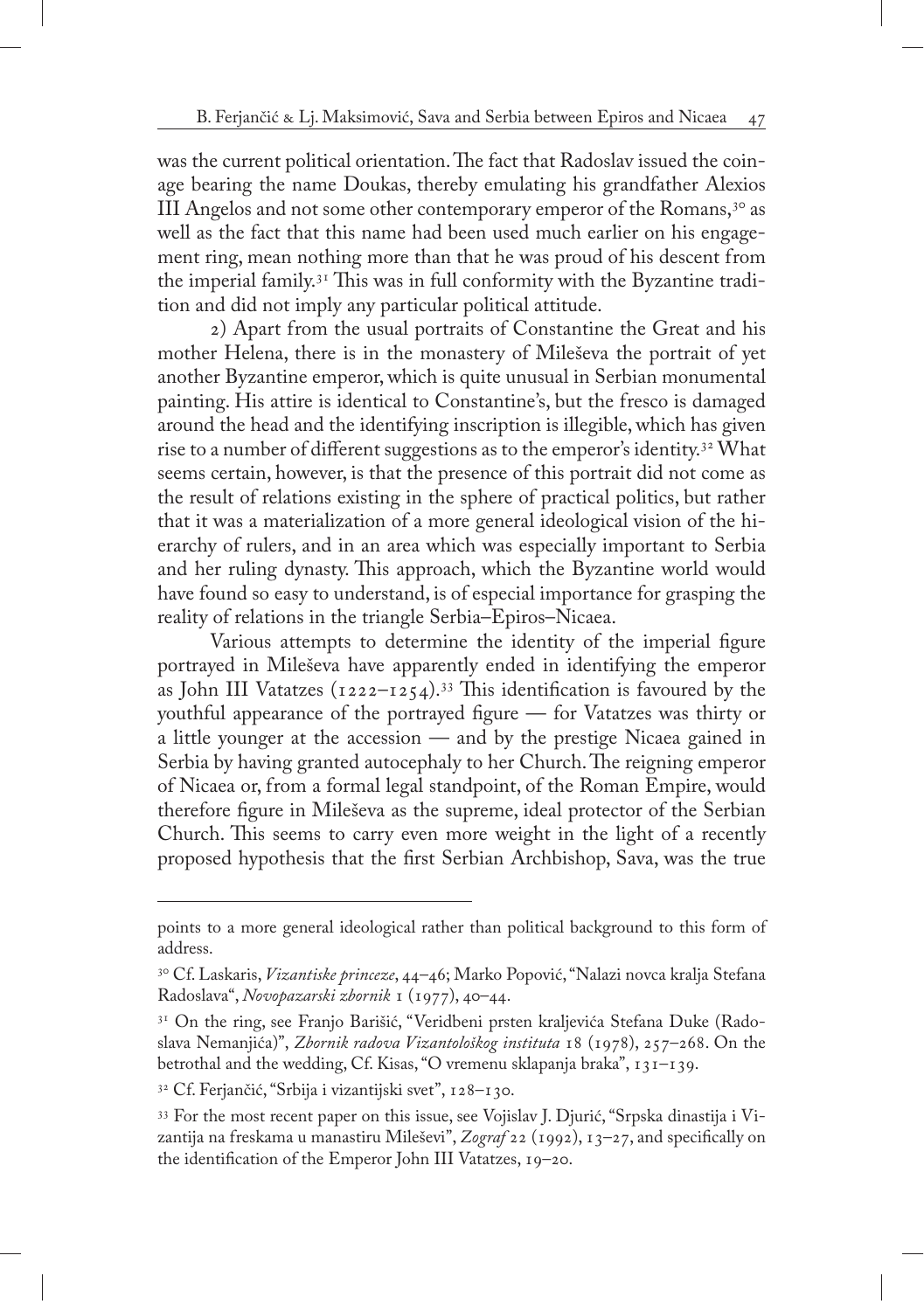architect behind the construction and fresco programme of Mileševa, the foundation whose creation may best be explained by its intended purpose as the archiepiscopal mausoleum.34

However convincing, and hence widely accepted, the proposed interpretation may seem, it is not the only possible one. Given the fact that Byzantine emperors, except Constantine the Great, were not portrayed in Serbian medieval painting, it is reasonable to assume that the Mileševa exception depicted an emperor held to be of special consequence in the eyes of the Nemanjić.35 When it comes to Nicaea's merits, the young John Vatatzes in the early years of his reign could not be a "rival" to Theodore I Laskaris. If the young age of the depicted person is an undisputable fact, the latter would, due to his age, have to have been represented in a different way after the illustrious year of 1219, i.e. with a much longer and more prominent beard. Of course, such iconographic details could not be taken as relevant if the portrayed person is not the Emperor of Nicaea, but some other, either contemporary or close to the date of the fresco. But, is such a hypothesis deducible at all?

On the north wall of the narthex, exactly opposite the mysterious emperor, is the portrait of Stefan the First-Crowned in royal attire, with a partially preserved inscription describing him as "son of Saint Simeon Nemanja, son-in-law of the Greek Kyr Alexios".36 In this way Stefan, some twenty years after the downfall of Alexios III Angelos (1203), continued the tradition set by the circular inscription in the dome of the monastery of Studenica (1208/9), where Nemanja himself is posthumously referred to as "*svat* [father-in-law of the daughter] of the Greek Emperor Alexios" five years after the latter's downfall.37 Radoslav would also continue this tradi-

 $34$  Ibid.  $23-25$ .

<sup>35</sup> The uniqueness of the Mileševa portrait is not contradicted by the fact that the Byzantine emperors Andronikos II, Andronikos III and John V were portrayed in the narthex of the *katholikon* of the Monastery of Hilandar. For these portraits and their meaning, see Gordana Babić, "Ikonografski program živopisa u pripratama crkava kralja Milutina", in *Vizantijska umetnost početkom XIV veka* (Belgrade: Filozofski fakultet, 1978), and her text in *Istorija srpskog naroda* I, 480 ff. The three emperors were also portrayed in an Athonite church, which is to say in the territory of the Empire and under the general jurisdiction of the Patriarchate of Constantinople (from 1312). In making concrete political moves in that area, the Serbian rulers Milutin and Dušan were always careful to take into account the concrete imperial and ecclesiastical rights of Byzantium. Mileševa, situated in the middle of Serbia, was completely unaffected by corresponding ideological connotations.

<sup>36</sup> Djurić, "Srpska dinastija i Vizantija", 18.

<sup>37</sup> Cf. Ljubomir Maksimović, "L'idéologie du souverain dans l'Etat serbe et la construction de Studenica", in Vojislav Korać, ed., *Studenica i vizantijska umetnost oko 1200.*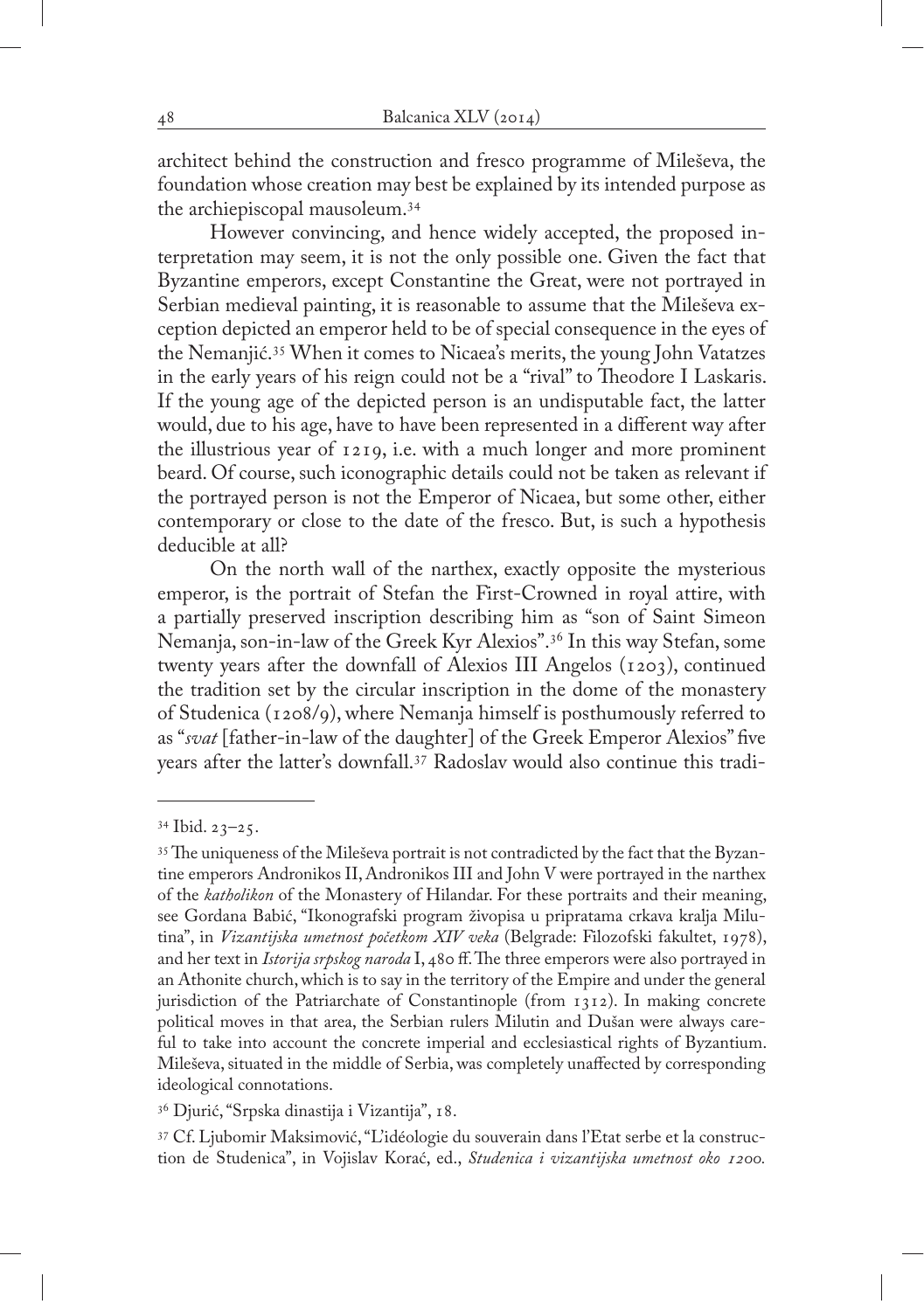tion of invoking Alexios III, albeit in a slightly different manner. He would issue the coinage modelled after that of Alexios, occasionally mentioning St Constantine, just as his grandfather had. In Mileševa, Radoslav is depicted next to his father Stefan, wearing the crown of a co-ruler, but the inscription is not legible any more.38 Therefore the question remains unanswered: do the first Serbian king and his heir stand facing the emperor, their father-inlaw and grandfather respectively, to whom the dynasty owed so much? The dynasty which, it should not be forgotten, considered itself virtually from the very beginning as self-governing and hence de facto independent of the rulers of Epiros and Nicaea.39

Both issues discussed above show — and that is why we have dwelt on them a little longer — that the scarcity and incompleteness of the available sources may require that a note of relativity be introduced into the discussion. Yet, from whatever aspect the overall situation is looked at, there is no corroborative evidence for the claim that Serbian policy towards Nicaea or Epiros, shaped by Sava to a large extent, gave a preference to one or the other claimant to the Byzantine legacy. The key to understanding the whole situation is the ideological and statehood legacy of Byzantium after its disintegration in 1204.

In that divided and fragmented world — without taking into account the distant and quite distinct Trebizond which staked no claim to universal Roman dominion — for almost twenty years there was only one orthodox emperor, in Nicaea, and one ecumenical patriarch at his side. It was therefore understandable — moreover, it could not be any other way that Sava looked to Nicaea in matters that were considered to fall under the jurisdiction of the emperor and/or the patriarch. When it came to political matters, however, the approach was far more pragmatic.

The situation became more complex when, after 1225/6, another emperor, albeit without a patriarch at his side, arose in Thessalonike: Radoslav's father-in-law, Theodore Doukas Angelos.40 Serbia's reaction to the new

*godine: medjunarodni naučni skup povodom 800 godina manastira Studenice i stogodišnjice SANU, septembar1986* (Belgrade: Serbian Academy of Sciences and Arts, 1988), 44 ff (with earlier literature).

<sup>&</sup>lt;sup>38</sup> Cf. Gordana Babić, "Vladislav na ktitorskom portretu u naosu Mileševe", in Vojislav Djurić, ed., *Mileševa u istoriji srpskog naroda: medjunarodni naučnu skup povodom sedam i po vekova postojanja, 1985* (Belgrade: Serbian Academy of Sciences and Arts, 1987), 14; Djurić, "Srpska dinastija i Vizantija", 18, and fig. 5.

<sup>39</sup> Cf. Maksimović, "L'idéologie du souverain", 36.

 $40$  Theodore Doukas Angelos seized Thessalonike towards the end of  $1224$ , but was proclaimed emperor later, towards the end of 1225 or sometime in 1226, perhaps even after September 1226, and was crowned only in late May or early June 1227. For this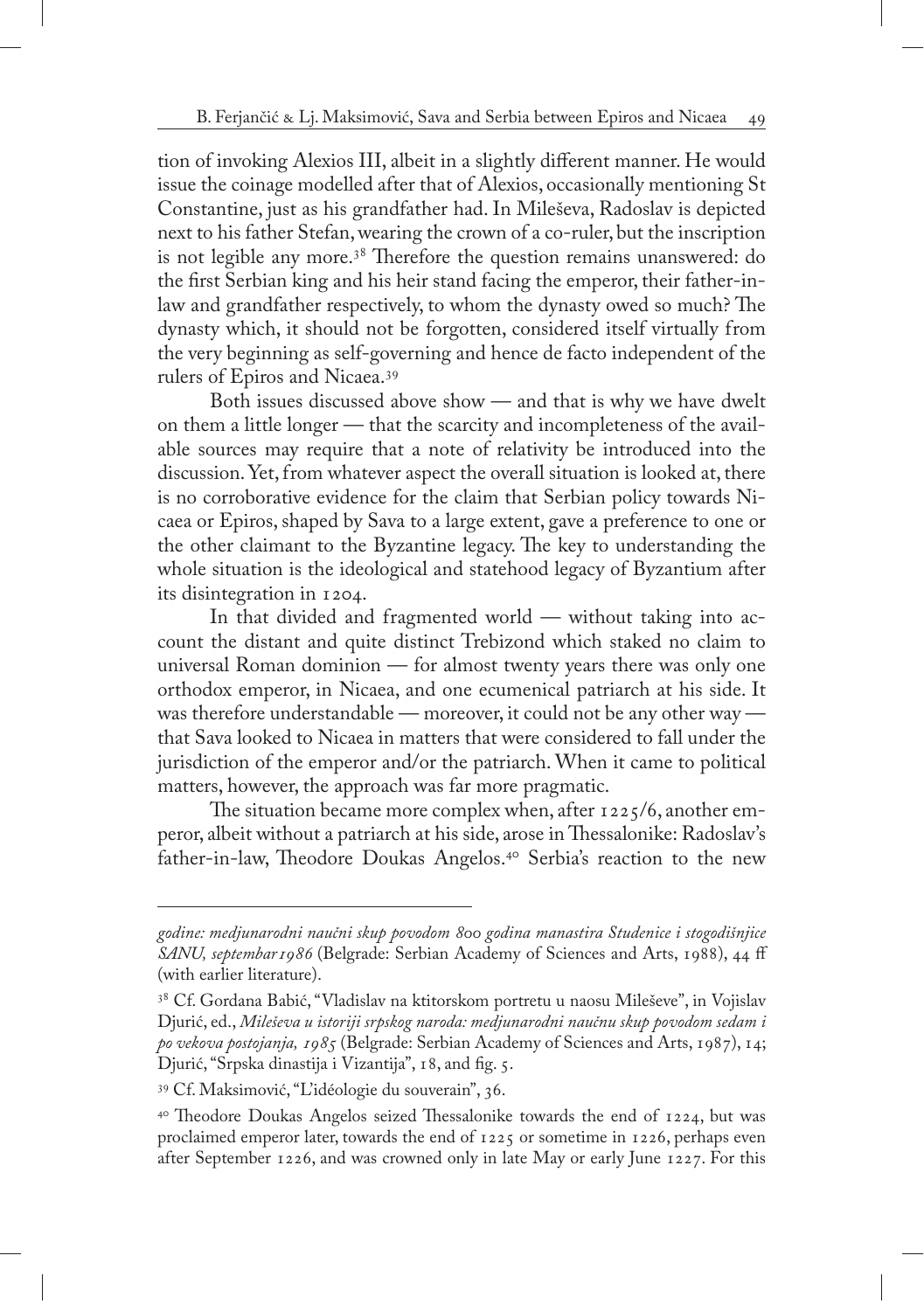situation had to be cautious and flexible. Although no details of a consistent conduct are known, Sava's journey to the East in 1229/30 provides a good glimpse of what its essence was.

Having made his pilgrimage to the holy Christian places in Palestine, the Serbian Archbishop left for Nicaea, and then, on his way home, visited Thessalonike. The political motivation of such an itinerary, meant to express respect to both important Greco-Byzantine centres, is quite obvious. The warm reception with which Sava was met in both was not only a sign of respect for his person; it was also an expression of concurrence with Serbia's balanced political approach, i.e. an attempt to exert an influence on it. According to Domentijan's extensive, and Teodosije's somewhat more concise, account, the expressions of goodwill towards Sava were numerous, and generously supported.41 A remark made by Teodosije deserves special attention: UHOTAA AE HAE BL AIOEBH H BL UHO' EAAFO'ILCTOBOLIOV PAAOCAABOV KOAAIO  $\alpha$  ними превывати царь и митрополить светомоу изглаголаста [The emperor and the metropolitan spoke much to the holy man [Sava] about the devout king Radoslav living in love and peace with them].42

This remark has already been discussed in scholarship and interpreted in the light of the difficult position Emperor Theodore was in at the time of Sava's visit; namely, shortly before his conflict with the Bulgarians which ended in his shattering defeat at the Battle of Klokotnitsa in 1230.43 We believe, however, that a different interpretation may be offered, since, as we have already mentioned, all indications in the sources suggest that the ruler of Epiros, unlike the Archbishop of Ohrid, was friendly disposed to Serbia. In this perspective, it may be indicative that during Sava's visit to Thessalonike Theodore was not in company with Demetrios Chomatenos, who had crowned the ruler of Epiros, but with the Metropolitan of Thessalonike. It is believed today that just as indicative is the chronology of changes on the throne: some time after the fall of Emperor Theodore of Thessalonike, his son-in-law, Radoslav, was also deposed.44

On the other hand, the difference in the way in which Domentijan and Teodosije, accurately quoting the basic regnal titles, refer to the rulers

dating, after much controversy in Byzantine studies, see Stavridu-Zafraka, *Νίκαιακαι Ήπειροςτον*, 69–71 (with earlier literature).

<sup>41</sup> Domentijan, 276–279; Domentijan Translation, 161 ff; Teodosije, 171 and 173; Teodosije Translation, 163 and 165. Cf. comments by Ferjančić, "Srbija i vizantijski svet", 137–139.

<sup>42</sup> Teodosije, 173.

<sup>43</sup> Stanojević, *Sveti Sava*, 72; Slijepčević, *Istorija* I, 114; Mirjana Živojinović, "O boravcima svetog Save u Solunu", *Istorijski časopis* 24 (1977), 70 ff.

<sup>44</sup> Cf. Ferjančić, "Srbija i vizantijski svet",139.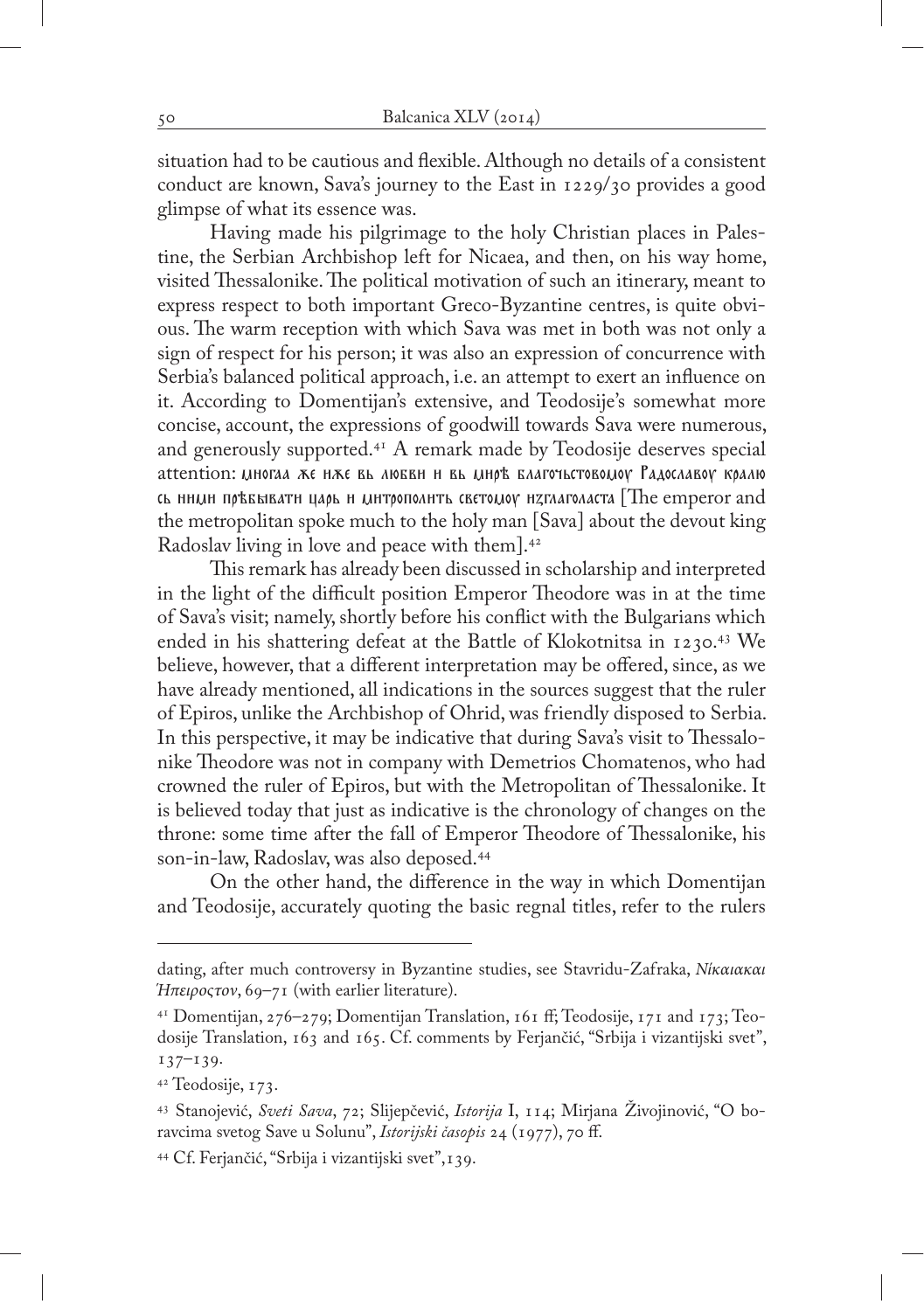mentioned in connection with Sava's journey may also be of some significance. For Domentijan, Emperor John Vatatzes, his predecessor Theodore Laskaris and King Radoslav are *pious*, while Emperor Theodore Doukas is a *friend* (of Sava's).45 For Teodosije, Emperor John Vatatzes and King Radoslav are *devout*, while no epithets are attributed to the emperors John II Asen and Theodore Doukas.46 It should be noted that in 1243 Domentijan concludes Sava's *Life* with the statement that he has written it in the reign of "devout Emperor Kyr Kaloioannis of Greece", just as he will conclude Nemanja's *Life* in 1264 with the statement that he has written it in the reign of "devout Greek Emperor Kyr Michael Palaiologos."47

The key to understanding Teodosije's remark on the talks in Thessalonike would, therefore, lie in the ideological sphere rather than in the sphere of so-called *Realpolitik*. In other words, Theodore Doukas Angelos in all likelihood advised Sava that Serbia recognize his ascension to the imperial throne. What such a demand might have entailed is an open question, but making assumptions is an unrewarding task, unnecessary in fact; for the Battle of Klokotnitsa solved any dilemma that there may have been. When King Vladislav, protégé of the Bulgarian Emperor John II Asen, made his appearance on the stage, Serbia's relations with Epiros and Nicaea were temporarily relegated to the background. Consequently, there are no original reports on such relations from the period of his reign. But, some kind of Sava's political legacy seems to have lived on in the fact that King Uroš I pursued a pragmatic policy of balance of power towards Epiros and Nicaea.

> *UDC 94(497.11:495)"12" 929Sava Nemanjić*

## **Bibliography and sources**

- Adžievski, Kosta. "Potčinuvane na Makedonija od strana na Teodor I Angel i formirane na Solunskoto carstvo". *Istorija* XVIII/2 (1982).
- Babić, Gordana. "Vladislav na ktitorskom portretu u naosu Mileševe". In Vojislav J. Djurić, ed. *Mileševa u istoriji srpskog naroda: medjunarodni naučni skup povodom sedam i po vekova postojanja, 1985*. Belgrade: Serbian Academy of Sciences and Arts, 1987.
- Barišić, Franjo. "Veridbeni prsten kraljevića Stefana Duke (Radoslava Nemanjića)". *Zbornik radova Vizantološkog instituta* 18 (1978).

<sup>45</sup> See n. 41 above.

<sup>46</sup> See n. 41.

<sup>47</sup> Domentijan, *Život Svetoga Save*, 344; Domentijan Translation, 216; *Život Svetoga Simeuna*, 116; Domentijan Translation, 317.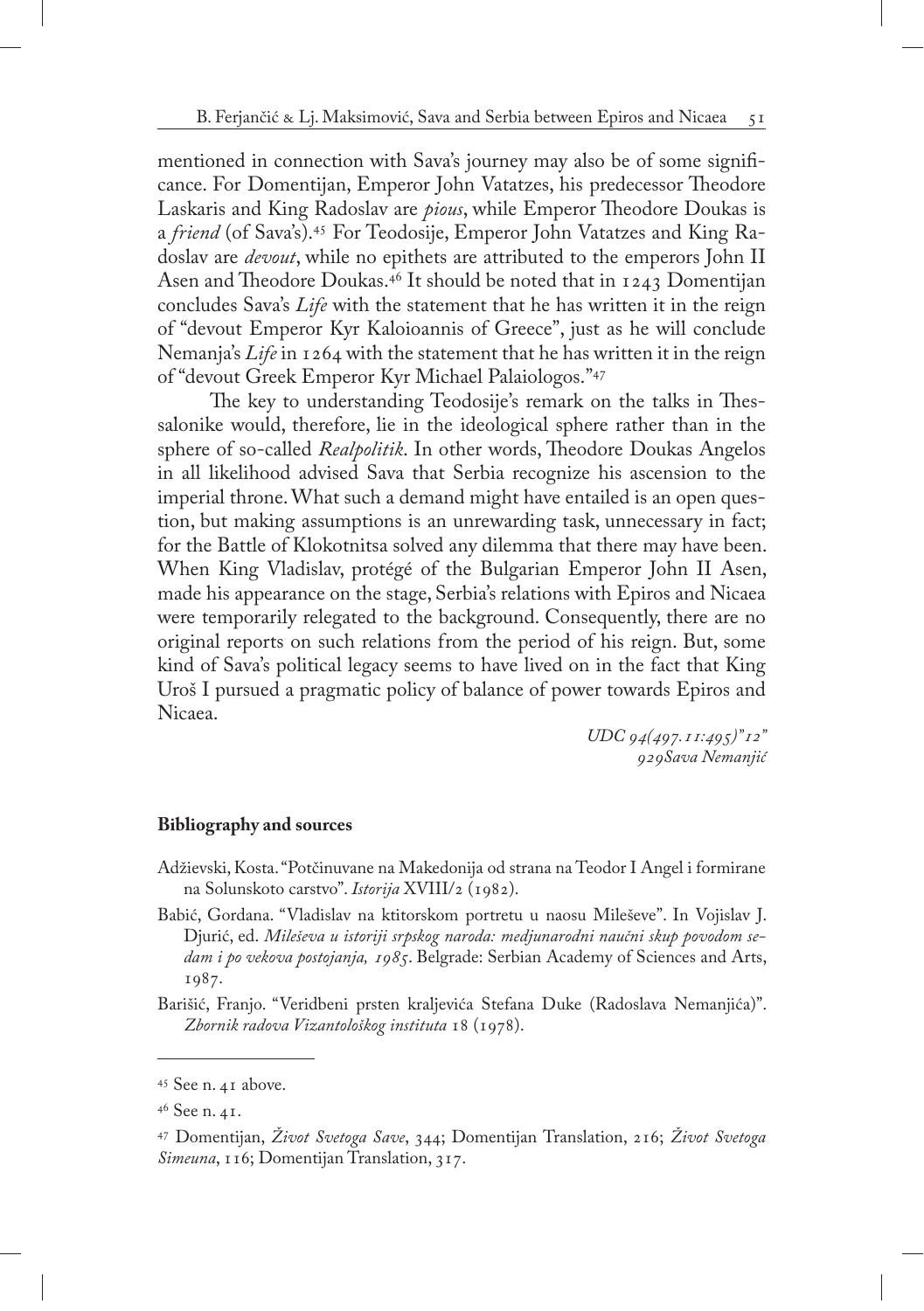- and Božidar Ferjančić. "Vesti Dimitrija Homatijana o 'vlasti Druguvita'". *Zbornik radova Vizantološkog instituta* 20 (1981).
- Ćirković, Sima. "Serbien im 13. Jahrhundert". In Vojislav J. Djurić, ed. *L'art byzantin du XIIIe siècle*: *Symposium de Sopoćani, 1965*. Belgrade: Filozofski fakultet, Odeljenje za istoriju umetnosti & Naučno delo, 1967.
- "Pravoslavna crkva u srednjovekovnoj srpskoj državi". In *Srpska pravoslavna crkva 1219–1969: spomenica o 750-godišnjici autokefalnosti*. Belgrade: Sveti arhijerejski sinod Srpske pravoslavne crkve, 1969.

Domentijan. *Život svetoga Simeuna i svetoga Save*. Ed. Djuro Daničić. Belgrade 1865.

- *Životi svetoga Save i svetoga Simeona*. Prefaced by Vladimir Ćorović. Trans. Lazar Mirković. Belgrade: Srpska književna zadruga, 1938.
- Drinov, Marin. "O nekotoryx trudax Dimitrija Homatiana". *Viz. Vremennik* 1 (1894).
- Ducellier, Alain. *La façade maritime de l'Albanie au moyen âge: Durazzo et Valona du XIe au XVe siècle*. Thessaloniki: Institute for Balkan Studies, 1981.
- Dujčev, Ivan. "Le grand tournant historique de l'an 1204". *Zbornik radova Vizantološkog instituta* 16 (1975).
- Djurić, Vojislav J. "Srpska dinastija i Vizantija na freskama u manastiru Mileševi". *Zograf* 22 (1992).
- Ferjančić, Božidar. "Les états et les rapports internationaux". In *The 17th International Byzantine Congress, Major Papers*. New Rochelle, New York: Aristide D. Caratzas, 1986.
- "Srbija i vizantijski svet u prvoj polovini XIII veka (1204–1261)". *Zbornik radova Vizantološkog instituta* 27–28 (1989).
- *Georgii Acropolitae Opera* I. Ed. Augustus Heisenberg. Leipzig, 1903 (repr. Stuttgart 1978).
- Granić, Filaret. "Odgovori ohridskog arhiepiskopa Dimitrija Homatijana na pitanja srpskog kralja Radoslava". *Svetosavski zbornik* 2 (1938).
- *Istorija naroda Jugoslavije* I-II. Belgrade: Prosveta 1953, 1960.
- *Istorija srpskog naroda* I-VI. Belgrade: Srpska književna zadruga, 1981–1994.
- Jireček, Konstantin. *Istorija Srba* I. Belgrade: Slovo ljubve, 1978.
- Kašić, Dušan. "Sveti Sava"*.* In *Srpska pravoslavna crkva 1219–1969: spomenica o 750 godišnjici autokefalnosti*. Belgrade: Sveti arhijerejski sinod Srpske pravoslavne crkve, 1969.
- Kisas, Sotiris. "O vremenu sklapanja braka Stefana Radoslava i Ane Komnine". *Zbornik radova Vizantološkog instituta* 18 (1978).
- Kovačević, Ljubomir. "Žene i deca Stevana Nemanjića". *Glas SKA* 60 (1901).
- Laskaris, Mihailo. *Vizantiske princeze u srednjevekovnoj Srbiji.* Belgrade: F. Bah, 1926.
- *Srpske kraljice*. Belgrade: AIZ Dosije : Orion press & Novi Sad: Dobra vest, 1990.
- Maksimović, Ljubomir. "L'idéologie du souverain dans l'Etat serbe et la construction de Studenica". In Vojislav Korać, ed. *Studenica i vizantijska umetnost oko 1200. Godine. Medjunarodni naučni skup povodom 800 godina manastira Studenice i stogodišnjice SANU, 1986*. Belgrade: Serbian Academy of Sciences and Arts, 1988.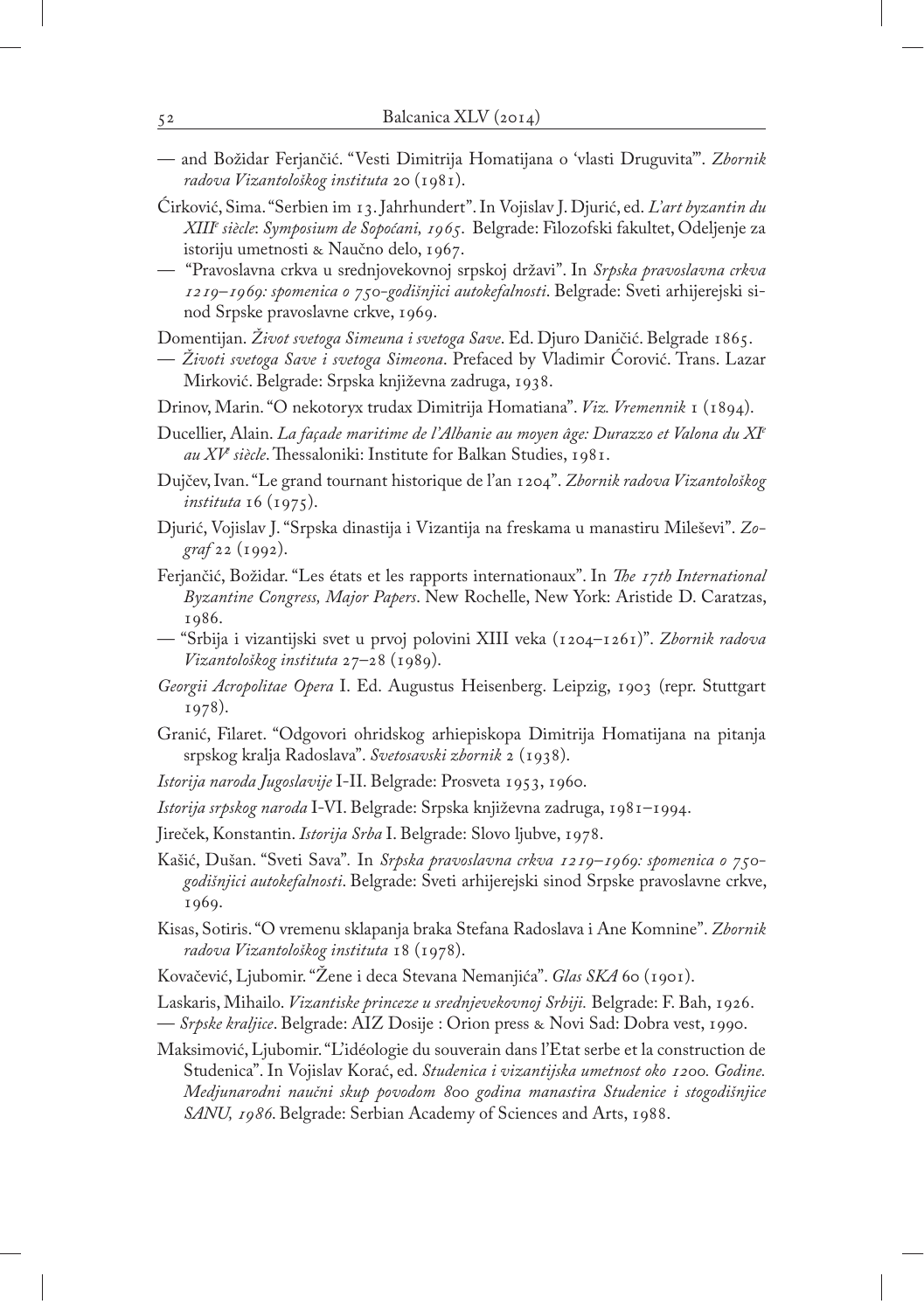- Miklosich, Franc. *Monumenta Serbica spectantia historiam Serbiae, Bosnae, Ragusii*. Vienna 1858.
- Nicol, Donald M. *The Despotate of Epiros*. Oxford: B. Blackwell, 1957.
- Obolenski, Dimitrije. *Šest vizantijskih portreta.* Trans. Nada Ćurčija-Prodanović. Belgrade: Srpska književna zadruga & Prosveta and Novi Sad: Budućnost, 1991.

Ostrogorski, Georgije. "Pismo Dimitrija Homatijana sv. Savi i odlomak Homatijanovog pisma patrijarhu Germanu o Savinom posvećenju". *Svetosavski zbornik* 2 (1938). — *Sabrana dela* I-VI. Belgrade: Prosveta, 1969–1970.

- Pitra, Jean-Baptiste. *Analecta sacra et classica spicilegio Solesmensi parata* VI. Paris Rome 1891.
- Polemis, Demetrios. *The Doukai. A Contribution to Byzantine Prosopography*. London: Athlone P., 1968.
- Popović, Marko. "Nalazi novca kralja Stefana Radoslava". *Novopazarski zbornik* 1  $(1977).$
- Prinzing, Günter. "Dei Bedeutung Bulgariens und Serbiens in den Jahren 1204–1219 im Zusammenhang mit der Entstehung und Entwicklung der byzantinischen Teilstaaten nach Einnahme Konstantinopels infolge des 4. Kreuzzeuges". *Miscellanea Byzantina Monacensia* 12 (1972).
- Purković, Miodrag. *Princeze iz kuće Nemanjića.* Windsor: "Avala", 1956.
- Radić, Radivoj. "Oblasni gospodari u Vizantiji krajem XII i u prvim decenijama XIII veka". *Zbornik radova Vizantološkog instituta* 24–26 (1986).
- Radojčić, Nikola. "Sveti Sava i avtokefalnost srpske i bugarske crkve". *Glas SKA* 179  $(1939).$
- Sindik, Dušan. "Jedna ili dve žičke povelje?". *Istorijski časopis* 14–15 (1965).
- "O savladarstvu kralja Stefana Radoslava". *Istorijski časopis* 35 (1988).
- Slijepčević, Djoko. *Istorija srpske pravoslavne crkve* I. Munich: Iskra, 1962.
- Smičiklas, Tadija. *Codex diplomaticus regni Croatiae, Dalmatiae et Slavoniae* III. Zagreb 1906.
- Solovjev, Aleksandar. *Odabrani spomenici srpskog prava (od XII do kraja XV veka).* Belgrade: Izdavačka knjižarnica Gece Kona, 1926.
- Stanojević, Stanoje. "Sveti Sava i nezavisnost srpske crkve". *Glas SKA* 161 (1934).
- *Sveti Sava*, Belgrade: Državna štamparija Kraljevine Jugoslavije, 1935.
- "Kralj Uroš I". *Godišnjica Nikole Čupića* 44 (1935).
- Stavridu-Zafraka, Alkmini. *Νίκαια και Ήπειρος τον 13ή αιώνα. Ιδεολογική αντιπαράθεση στην προςπάθειά τους να ανακτήσουν την αυτοκρατορία*. Thessaloniki: Βάνιας, 1990.
- Tarnanidis, Joanis. "Koliko je sv. Sava kao ličnost mogao da utiče na avtokefalnost Srpske crkve". In Vojislav Djurić, ed. *Sava Nemanjić – sveti Sava, istorija i predanje : medjunarodni naučni skup, decembar 1976*. Belgrade: Serbian Academy of Sciences and Arts, 1979.
- Teodosije, *Život Svetoga Save*, ed. Djuro Daničić. Belgrade: Društvo srbske slovesnosti, 1860.